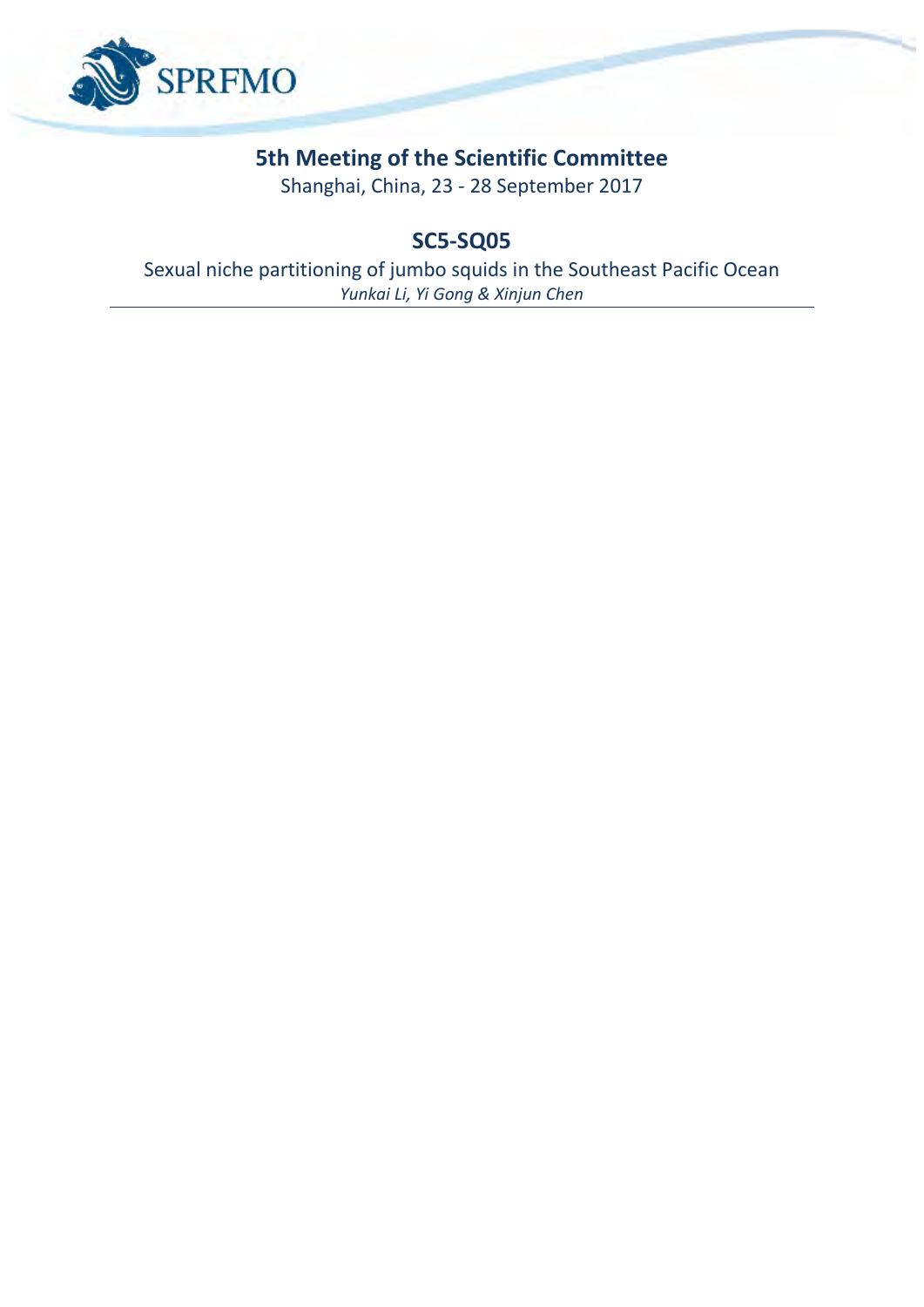# Sexual niche partitioning of jumbo squids in the Southeast Pacific Ocean

Yunkai Li, Yi Gong, Xinjun Chen

National Data Center for Distant-water Fisheries, Shanghai Ocean University

#### **1. Introduction**

Sexes are thought to coexist by differences in habitat use or social behaviors, thereby reducing the level of intraspecific competition and results in niche separation (Bearhop et al., 2006; Nifong et al., 2015; Kernaléguen et al., 2016). This sexual segregation occurs in a wide range of animal species, usually assumed to be related to size dimorphism and (or) nutrient requirements (Bearhop et al., 2006; Kernaléguen et al., 2016). Understanding the mechanisms driving sexual behavior variation is important in attempts to successfully manage and conserve animal populations, since sexual segregation may result in spatial-temporal dynamics (see review by Wearmouth and Sims, 2008). There is a burgeoning literature documenting sexual segregation in marine organisms, but have focused mainly on vertebrates, such as seabird (Bearhop et al., 2006), teleost (Kock et al., 2013), and mammals (Kernaléguen et al., 2016). Information on sex-specific diet, foraging area or habitat use of cephalopods are less frequently reported (but see Arkhipkin and Middleton, 2002; Kato et al., 2016) and in general would add to the debate. Especially the pelagic cephalopods that are a dominant component in marine ecosystems both as predators and as valuable sources for top predators (Clarke, 1996; Ménard et al., 2013). They also have economic importance for neritic and oceanic fisheries around the world (Hunsicker et al., 2010).

There is evidence associated with potential sexual segregation in oceanic squids though their sex-specific foraging strategies were unknown. For example, differences in nutrient requirements between sexes of three squid species were recently reported: *Nototodarus gouldi* (Steer and Jackson, 2004), *Sepioteuthis australis* (Pecl and Moltschaniwskyj, 2006) and *Illex argentines* (Lin et al., 2015). In these cases, females and males within the population show divergent energetic needs for growth or reproduction. Moreover, social status is another hypothesis that has been assumed to explain the sexual segregation (Bearhop et al., 2006; Kernaléguen et al., 2016). Indeed, a disproportionate number of female squid was often found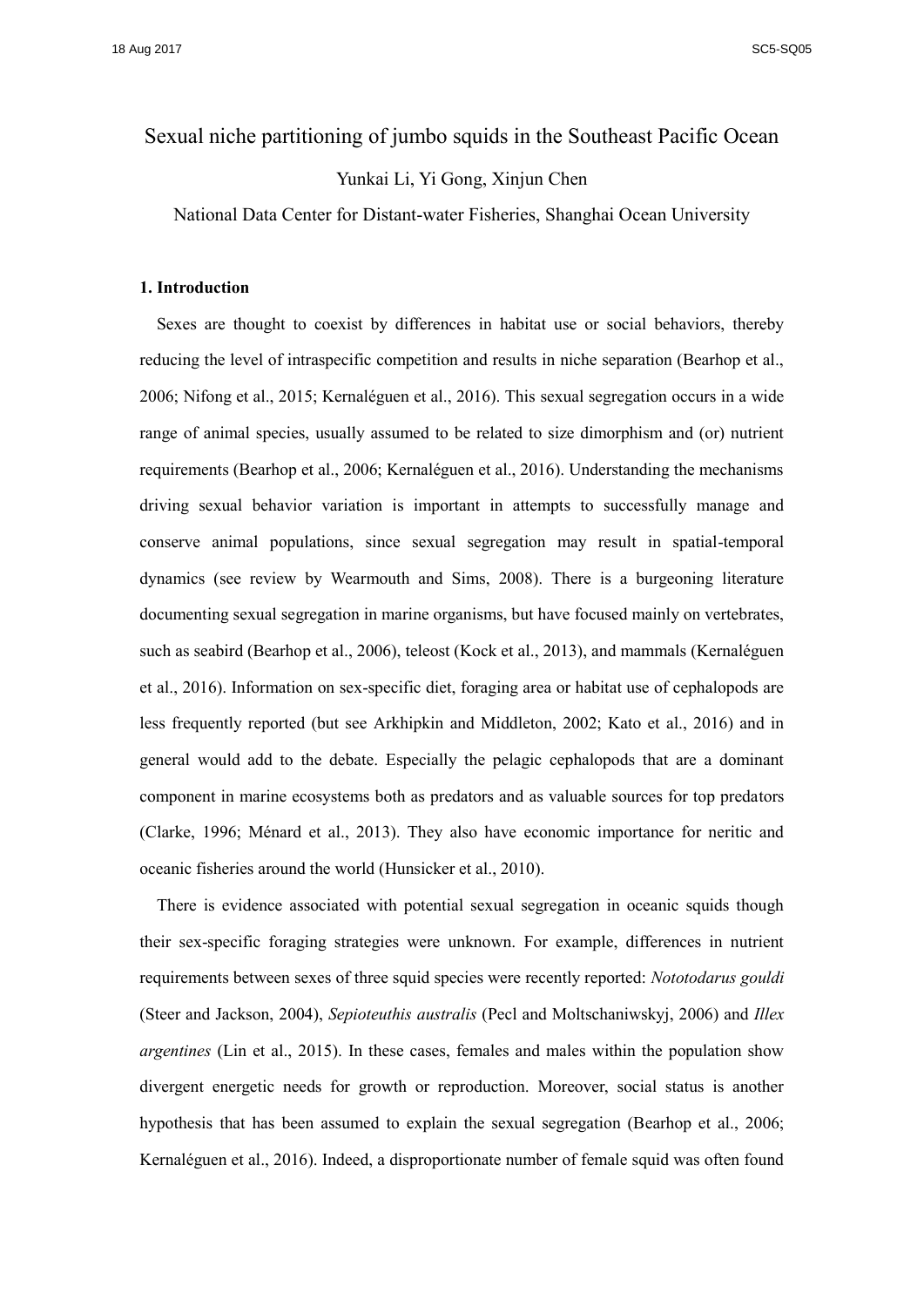18 Aug 2017 SC5-SQ05

in *Dosidicus gigas* based on catch data (Ibáñez and Cubillos, 2007; Tafur et al, 2010) despite unbiased fishing method, which possibly indicated females dominate the sex ratio by prioritizing foraging behavior in the same habitat (Griffiths et al., 2014). Understanding sexual segregation of these species is of fundamental importance for their management, for instance, whether they require sex-biased harvest strategies to reduce skewed fishing mortality with the rapid rise in their landings.

As a voracious and highly migratory predator, differentiating the foraging strategies between female and male cephalopod is often difficult in empirical studies. Sexual segregation may occur in a three-dimensional space, since they perform horizontal movements and vertical migration at the same time (Arkhipkin and Middleton, 2002; Bazzino et al., 2010). Moreover, cephalopod esophagus passes through the brain, is usually narrow. This means that prey is not swallowed whole but shred by beak and radula (Hanlon and Messenger, 1996 P48). This mode of feeding, therefore, causes the potential bias in estimation of the stomach contents (Rodhouse and Nigmatullin, 1996), notably the coexisting females and males with similar prey at the same space and time. Moreover, stomach contents usually reflect diet over relatively short time period and potentially underestimate the preys that are more easily digested.

The jumbo squid (*D. gigas*) is the most abundant ommastrephid squid in the eastern Pacific Ocean (Anderson and Rodhouse, 2001). It supports the important commercial fisheries off the coasts of western South and Central America and the Gulf of California (Nevárez-Martı́Nez et al., 2000; Taipe et al., 2001; Rocha and Vega, 2003). *D. gigas* has been known to expanse its range in both hemispheres (Field et al., 2007; Ibáñez and Cubillos, 2007), having influence on the other commercial species in these ecosystems. Recent developments in stable isotope analysis and Bayesian isotope mixing models (Jackson et al. 2011) provide an excellent opportunity to investigate the underlying mechanisms explaining ontogeny of sexual segregation in *D. gigas*. Carbon and nitrogen stable isotopes are efficient trophic tracers and used to elucidate the trophic patterns between sexes (Bearhop et al., 2006; Nifong et al., 2015; Kernaléguen et al., 2016). The carbon stable isotope ratio ( $\delta^{13}$ C) is often used to reveal the ultimate carbon source, allowing identification of foraging locations, since  $\delta^{13}C$  changes little (0.75‰) during trophic transfers. While, the nitrogen stable isotope ratio ( $\delta^{15}N$ ) shows a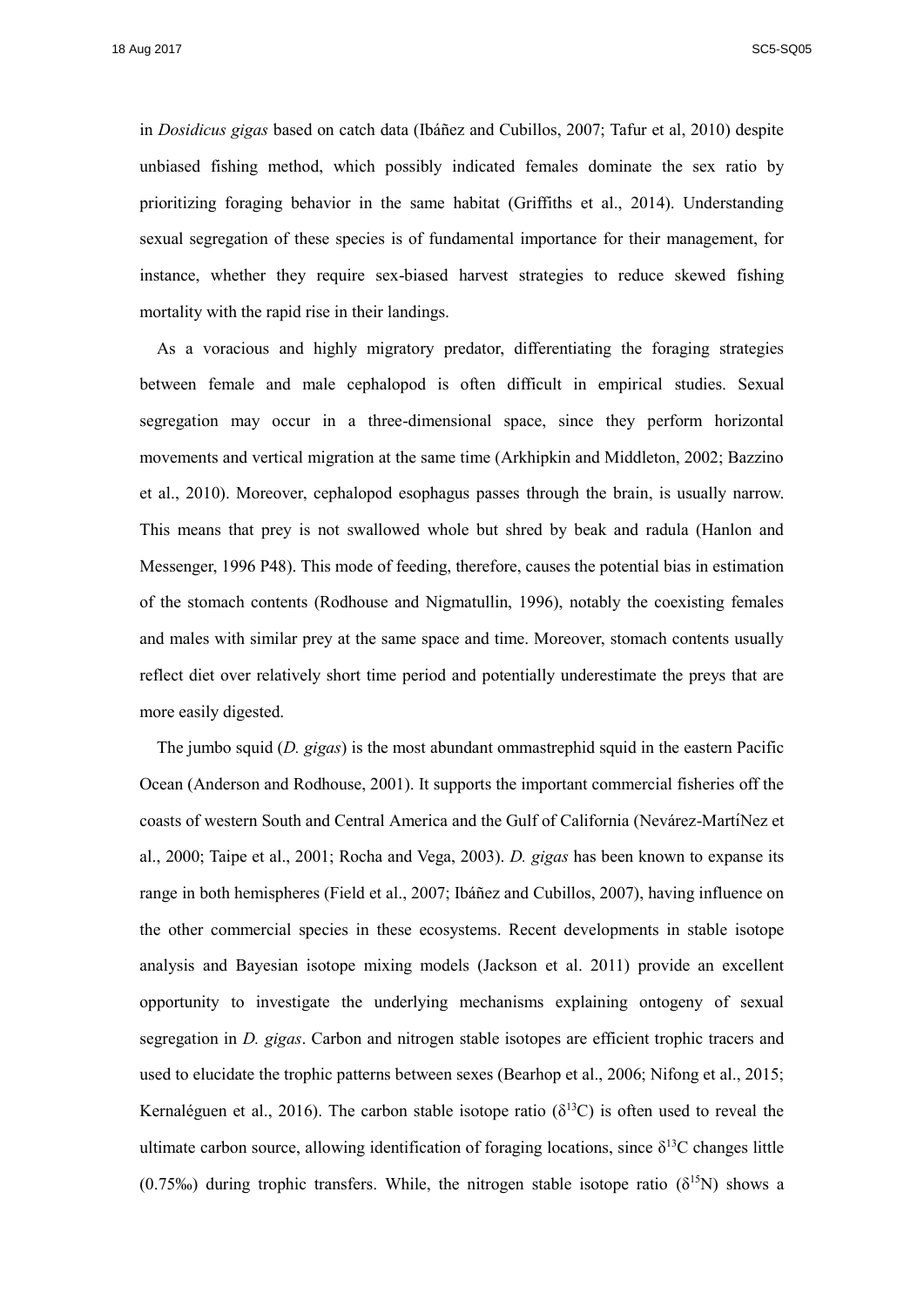18 Aug 2017 SC5-SQ05

stepwise enrichment in consumer tissues (2.75‰), providing a method to quantify trophic position (Caut et al., 2009). *D. gigas* gladius is a continuously growing, metabolically inert tissue enables us to reveal the diet at the time of tissue synthesis, providing the ontogenetic shift and migration patterns (Lorrain et al., 2011; Ruiz-Cooley et al., 2013; Li et al., 2017). Indeed, marine organisms always exhibit variability in their habitat use during different life stages (Carlisle et al., 2015; Kernaléguen et al., 2016). Hence, sequential isotopic signatures along the gladius can back-calculate when sexual segregation occurs in squid's life and compare with the factors causing the niche partitioning (e.g. size dimorphism and nutrient requirements).

It seems logical to use morphometric characteristics of feeding organs (e.g. arm, tentacle and beak) to investigate foraging ability of cephalopod since these organs are correlate with the size of food items ingested (Saporiti et al., 2016). Unlike most marine organisms, cephalopod can use arms and tentacles to seize and restrain their prey, longer arms or tentacles may exert stronger pulling force (Hanlon and Messenger, 1996 P47). Beak is one of the main feeding structures inside the squid mouth, which related to its bite force (Kear, 1994) and can be used as a morphologic indicator to explain resource use (Franco-Santos et al., 2014). Moreover, coleoid cephalopods have evolved an adaptive response to the energy demands of somatic growth while simultaneously reproduction investment, due to their biological characteristics such as rapid growth, short life, and monocyclic reproductive pattern (Moltschaniwskyj and Carter, 2012). Both somatic growth and gonad development can be expected to have major consequences for nutrient requirements (Peig and Green, 2009). Hence, ontogenetic shifts in allocation of energy have often been found between different life stages in squid (Steer and Jackson, 2004; Lin et al., 2015).

Here, combining the trophic morphology and stable isotope analysis, we evaluate the sexual size dimorphism in feeding organs and ontogeny of isotopic niche partitioning of *D. gigas*. Specifically, we asked the following questions: (i) Does sexual segregation occurs in *D. gigas* from Northern Humboldt Current ecosystem? (ii) Whether sexual dimorphism and (or) sex-specific nutrient requirements are the main factors resulting in the ontogeny of sexual segregation? Such questions answered could provide new information relating to how and why these coexisting female and male pelagic cephalopod compete or partition resources.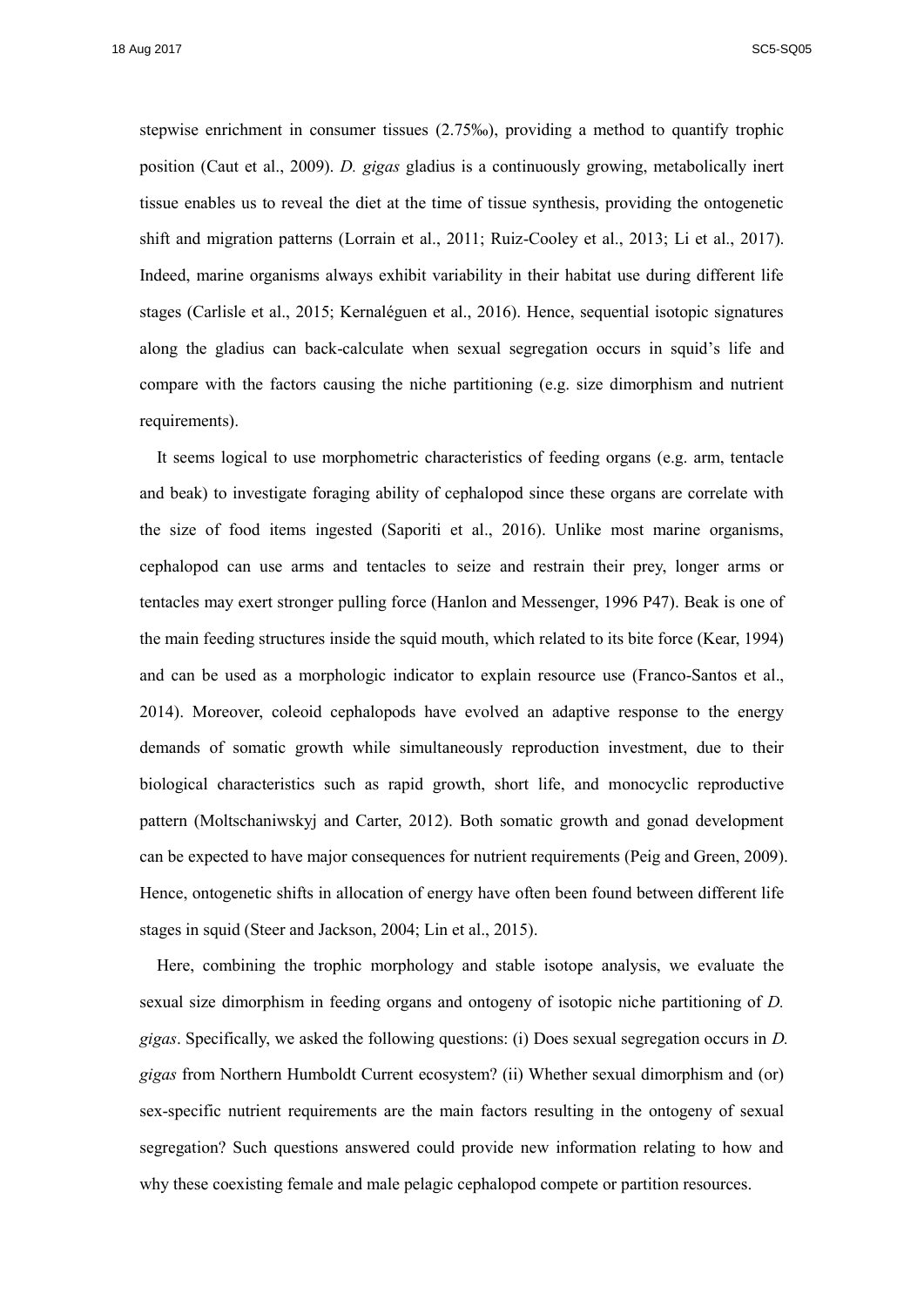#### **2. Materials and methods**

#### **2.1. Squid sampling and processing**

Fieldwork was conducted on commercial jigging vessels operating during 2013, 2014 and 2015 off the Peruvian Exclusive Economic Zone, which is the part of Northern Humboldt Current Ecosystem, from 10°S to 16°S (Fig. 1). Squid were collected fresh and frozen on board, then defrosted in the laboratory. Dorsal mantle length (ML) and body weight (BW) were measured to the nearest 1 mm and 1 g, respectively. All individuals were dissected and the sex and maturity stage were determined according to Lipinski and Underhill. (1995). Wet weight of gonad and somatic were recorded to the nearest 1 g. The statolith was extracted for age determination by counting the number of growth increments (Arkhipkin et al., 2014). The gladius and beak were removed and washed using distilled water for 5 minutes in an ultrasonic cleaner. Gladii or beaks which appeared to be damaged were eliminated.



Fig. 1. Study area and sampling locations.

#### **2.2. Morphometric analysis**

The length of proostracum (PL), one of the morphological part of gladius, was measured for each specimen. PL frequency distribution of maturity stages was analyzed to identify possible period of reproductive development. The frequency was calculated by each interval size of 2.5 cm PL, from 15.4 to 37.5 cm ( $N = 351$ , Table 1).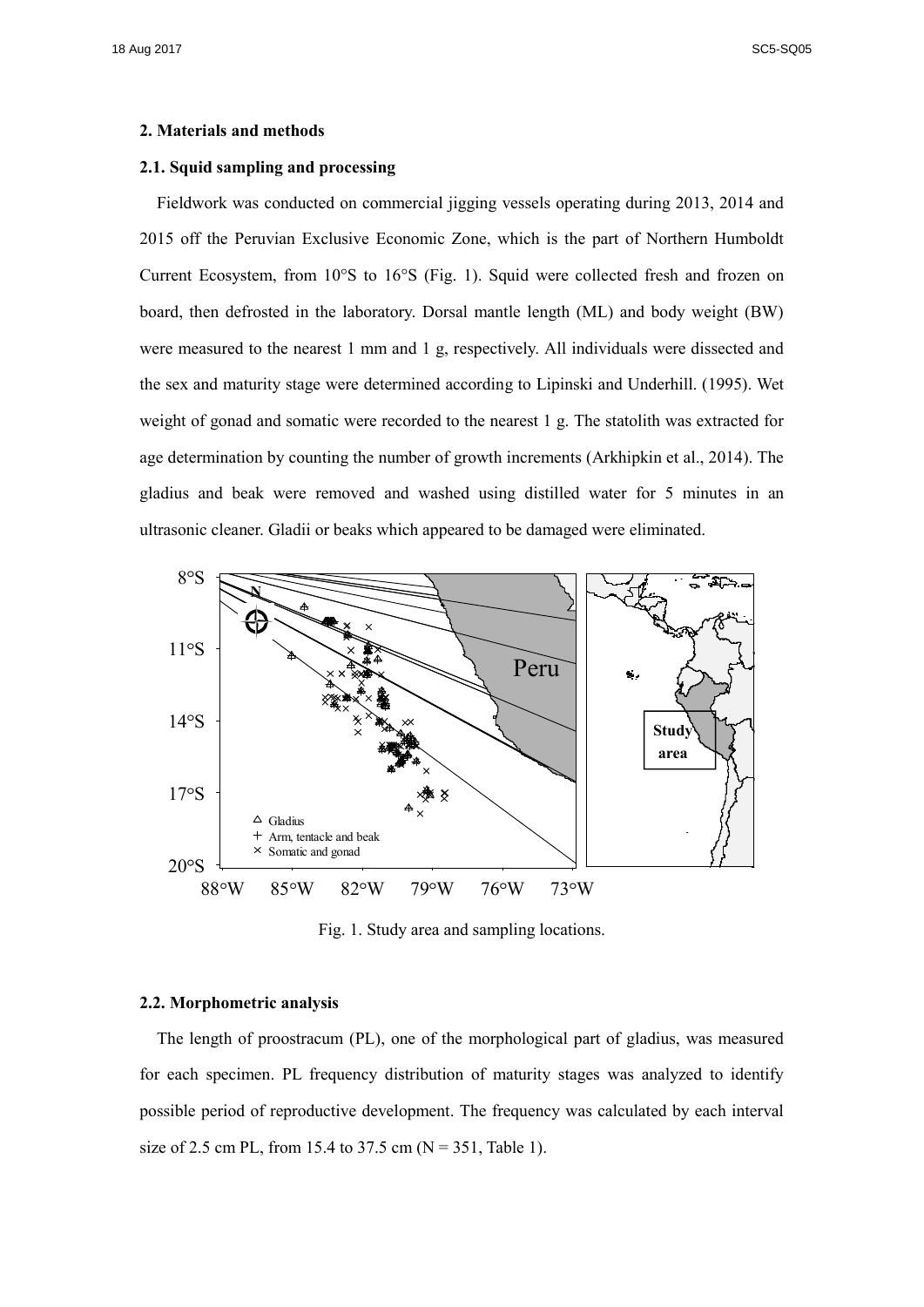Table 1. Summary information of sampled *Dosidicus gigas* (N = sample size for each tissue). Values are mean  $\pm$  SD with ranges (minimum, maximum). ML: dorsal mantle length; BW:

| Tissue   | N(F, M)     | Sampling date     | Coordinates       | $ML$ (cm)      | BW(g)             |
|----------|-------------|-------------------|-------------------|----------------|-------------------|
| gladius  | 171 (125,   | Jul. to Oct. 2013 | $79°57'$ -        | $27.2 \pm 3.6$ | $575.5 \pm 361.6$ |
|          | 46)         |                   | 83°24'W           | (20.9,         | (225.0,           |
|          |             |                   | $10^{\circ}54'$ - | 39.6)          | 1647.0            |
|          |             |                   | 15°09'S           |                |                   |
|          | 81 (51, 30) | Feb. to Sep.      | $74°57'$ -        | $27.9 \pm 7.1$ | $749.4 \pm 705.6$ |
|          |             | 2014              | 83°13′W           | (19.1,         | (177.0,           |
|          |             |                   | $10^{\circ}26'$ - | 48.5)          | 3361.0            |
|          |             |                   | 17°38'S           |                |                   |
|          | 99 (56, 43) | Jun. to Sep.      | $79°45'$ -        | $28.1 \pm 6.0$ | $712.8 \pm 626.7$ |
|          |             | 2015              | 85°03'W           | (20.7,         | (225.0,           |
|          |             |                   | $9°16' - 15°48'S$ | 49.0)          | 3095.0            |
| arm,     | 123(76, 47) | Jul. to Oct. 2013 | $79°57' -$        | $27.2 \pm 3.6$ | $576.9 \pm 268.1$ |
| tentacle |             |                   | 83°24'W           | (20.9,         | (268.0,           |
| and beak |             |                   | $10^{\circ}54'$ - | 39.1)          | 1647.0)           |
|          |             |                   | 15°09'S           |                |                   |
|          | 54 (35, 19) | Apr. to May.      | $74°57'$ -        | $27.9 \pm 7.5$ | $851.1 \pm 773.0$ |
|          |             | 2014              | 83°13′W           | (19.2,         | (234.0,           |
|          |             |                   | $10^{\circ}26'$ - | 48.5)          | 3361.0            |
|          |             |                   | 17°38'S           |                |                   |
|          | 81 (45, 36) | Jun. to Sep.      | $79°45'$ -        | $28.6 \pm 6.4$ | $759.0 \pm 680.6$ |
|          |             | 2015              | 85°03'W           | (20.7,         | (225.0,           |
|          |             |                   | $9°16' - 15°48'S$ | 49.0)          | 3095.0            |
| somatic  | 336 (284,   | Jul. to Oct. 2013 | $79°57' -$        | $27.1 \pm 3.3$ | $576.0 \pm 251.0$ |
| and      | 52)         |                   | 83°24'W           | (20.9,         | (207.0,           |
| gonad    |             |                   | $10^{\circ}54'$ - | 38.8)          | 2647.0            |
|          |             |                   | 15°09'S           |                |                   |
|          | 830 (539,   | Feb. to Sep.      | $74°57'$ -        | $27.7 \pm 5.9$ | $719.9 \pm 723.5$ |
|          | 291)        | 2014              | 83°36'W           | (18.0,         | (206.0,           |
|          |             |                   | $10^{\circ}26'$ - | 57.5)          | 4851.0)           |
|          |             |                   | 17°38'S           |                |                   |
|          |             |                   |                   |                |                   |

Body weight; F: females; M: males.

Six morphometric characteristics of arms and tentacles of 258 individuals (Table 1) were recorded in accordance with Moltschaniwskyj. (1995). These measurements included length of each of the four arms (A1-A4), tentacular club length (CL) and tentacle length (TL). Where possible, measurements were taken on the right-hand side of each individual. In addition, eight length measures of beak were measured with vernier micrometer following Clarke. (1986): upper hood length (UHL), upper crest length (UCL), upper rostrum length (URL), upper wing length (UWL), lower hood length (LHL), lower crest length (LCL), lower rostrum length (LRL), and lower wing length (LWL). Principal component analysis (PCA) was used to determine the main features of shape variation in these organs.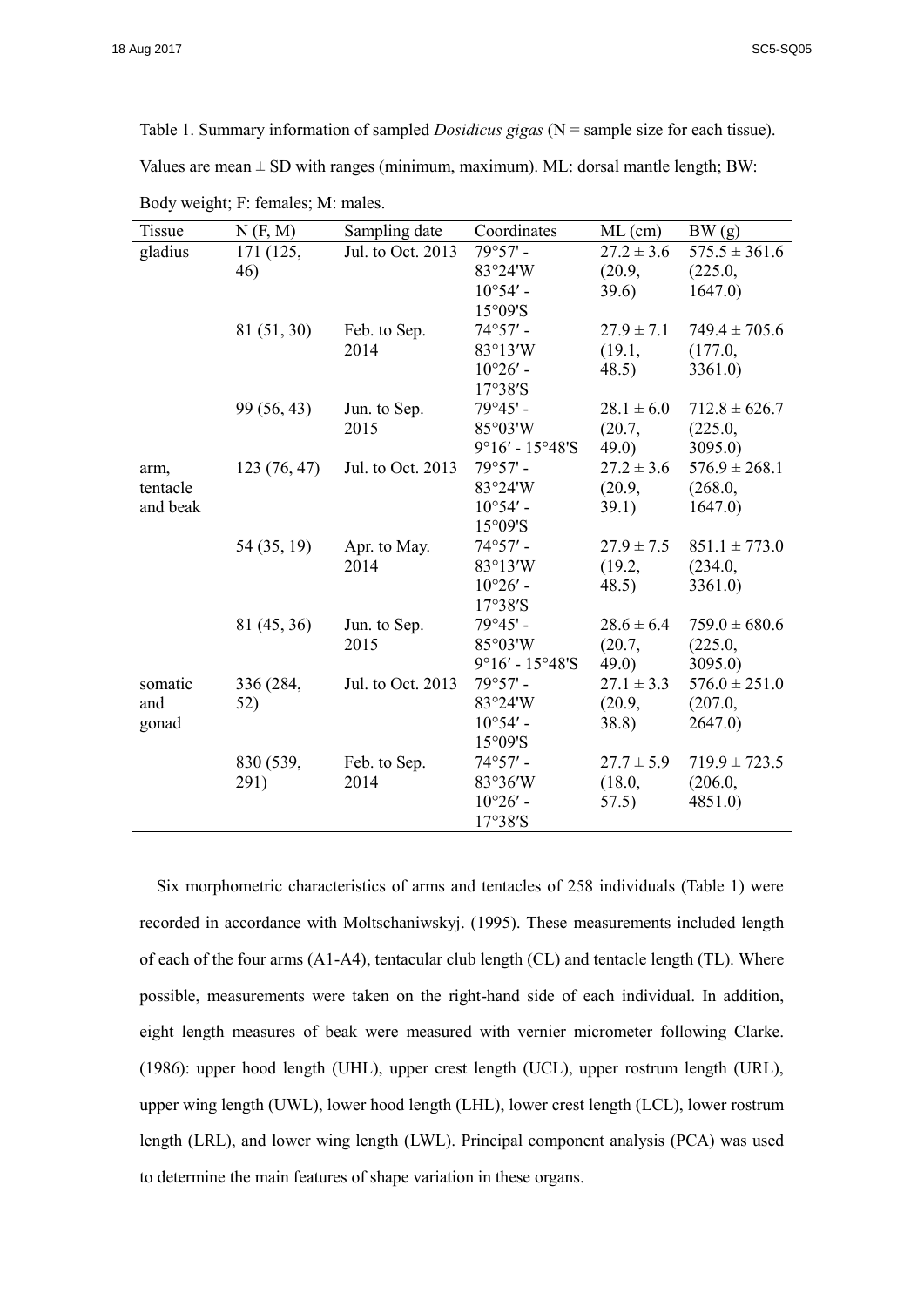In order to evaluate the impacts of size divergence on sexual segregation more objectively, the differences in body-size effects are removed in this study. Since the latter has a strong influence on factors such as predation risk and activity budgets (Wearmouth and Sims, 2008), which may bias the interpretation of our results. We used an analysis of covariance (ANCOVA) with efficient morphometric characteristics as the dependent variables, PL as the covariate and gender as the categorical variable. This analytical approach tests for differences between sexes in shape data at a given PL, and thus is useful for comparing sexual dimorphism while controlling for the effect of body size. Statistical analyses were carried out by SPSS vers. 19.0 (IBM Corp, 2010).

#### **2.3. Stable isotope analysis**

To explore ontogenetic sexual differences in foraging, a total of 25 maturing squid of each sex were used in the subsequent SIA. Table S1 shows the detailed information of the samples. The proostraca were cut consecutively every ten days starting from the position of 130 d, according to Li et al. (2017). Meanwhile, to evaluate the degree of potential sexual segregation in embryonic and paralarval stages, 5 mm section was cut beginning from the posterior tip of each proostracum from 43 individuals (23 females and 20 males).

The  $\delta^{13}$ C and  $\delta^{15}$ N values of each proostracum section were determined by IsoPrime 100 isotope ratio mass-spectrometer (IsoPrime Corporation, Cheadle, UK) and vario ISOTOPE cube elemental analyzer (Elementar Analysensysteme GmbH, Hanau, Germany). International reference materials (USGS 24 (-16.049‰v PDB), USGS 26(53.7‰v N2)) were used to calibrate the system and compensate for drift. Measurement errors of  $\delta^{13}C$  and  $\delta^{15}N$ were approximately 0.05‰ and 0.06‰, respectively.

Since each proostracum section recorded a ten-day period of squid growth, the ontogeny of isotopic values may provide a relative measure of the dietary during the early-life stages (Li et al., 2017). The temporal variations of isotopic values were estimated at the population level, meaning that all male or female data were grouped by the same time period.

We also used Stable Isotope Bayesian Ellipses (SIBER) package in R statistical software, vers. 3.4.0 (R Core Team, 2017), to estimated isotopic niche in the  $\delta^{13}C-\delta^{15}N$  space. The standard ellipse corrected area  $(SEA<sub>c</sub>)$  is a metric that is robust for comparisons between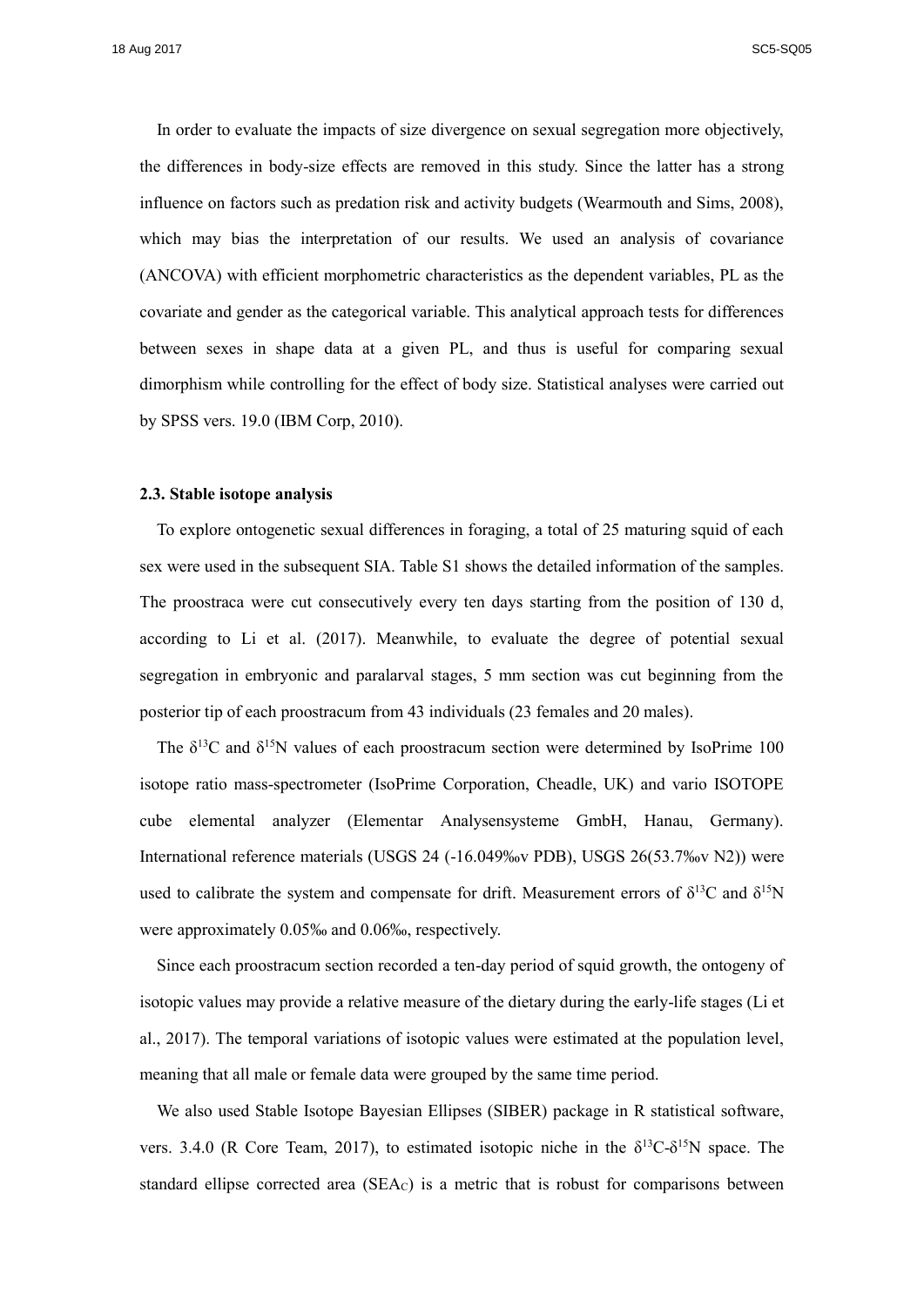small and unbalanced sample sizes (Jackson et al., 2011). This approach providing a measure of uncertainty and allowing for statistical comparisons between different age-classes and sexes. Total area was not used as it is the area of the convex hull that encompasses all individuals and therefore always increases with sample size. Sexual segregation was estimated as the percentage of SEA<sub>c</sub> overlap and sequential isotopic values among different age-classes and sexes. All results were presented as mean  $\pm$  SD.

#### **2.3. Condition index**

A total of 1166 individuals were used to determine differences in levels of gonad and somatic condition during different life stages, a condition index called the Scaled mass index was calculated using the following formula based on weight data and morphometric measures (see Peig and Green 2009 for details):

$$
W_i^* = W_i \left[ \frac{M L_0}{M L_i} \right]^{b_{\text{SMA}}}
$$

*W* is the gonad or somatic weight,  $W_i^*$  is the predicted mass value for the individual i,  $W_i$ and *ML*<sup>i</sup> being the observed values of *W* and *ML* for the individual i. *ML*<sup>0</sup> is the arithmetic mean for the study population.  $b_{SMA}$  is the scaling exponent estimated by the standardized major axis (SMA) regression of  $ln(W)$  on  $ln(ML)$ , it can be predicted from the following formulas:

$$
\ln(W) = \ln(a) + b_{\text{OLS}} \ln(ML)
$$

$$
b_{\text{SMA}} = \frac{b_{\text{OLS}}}{r}
$$

 $a$  is a parameter to be estimated.  $b_{OLS}$  and r are the slope and Pearson's correlation coefficient of the ordinary least squares regression of ln(*W*) on ln(*ML*), respectively.

Variations in gonad or somatic condition with maturity stage were investigated using one-way analysis of variance (ANOVA) and pairwise post-hoc comparisons.

#### **3. Results**

#### **3.1. Proostracum growth with gonad development**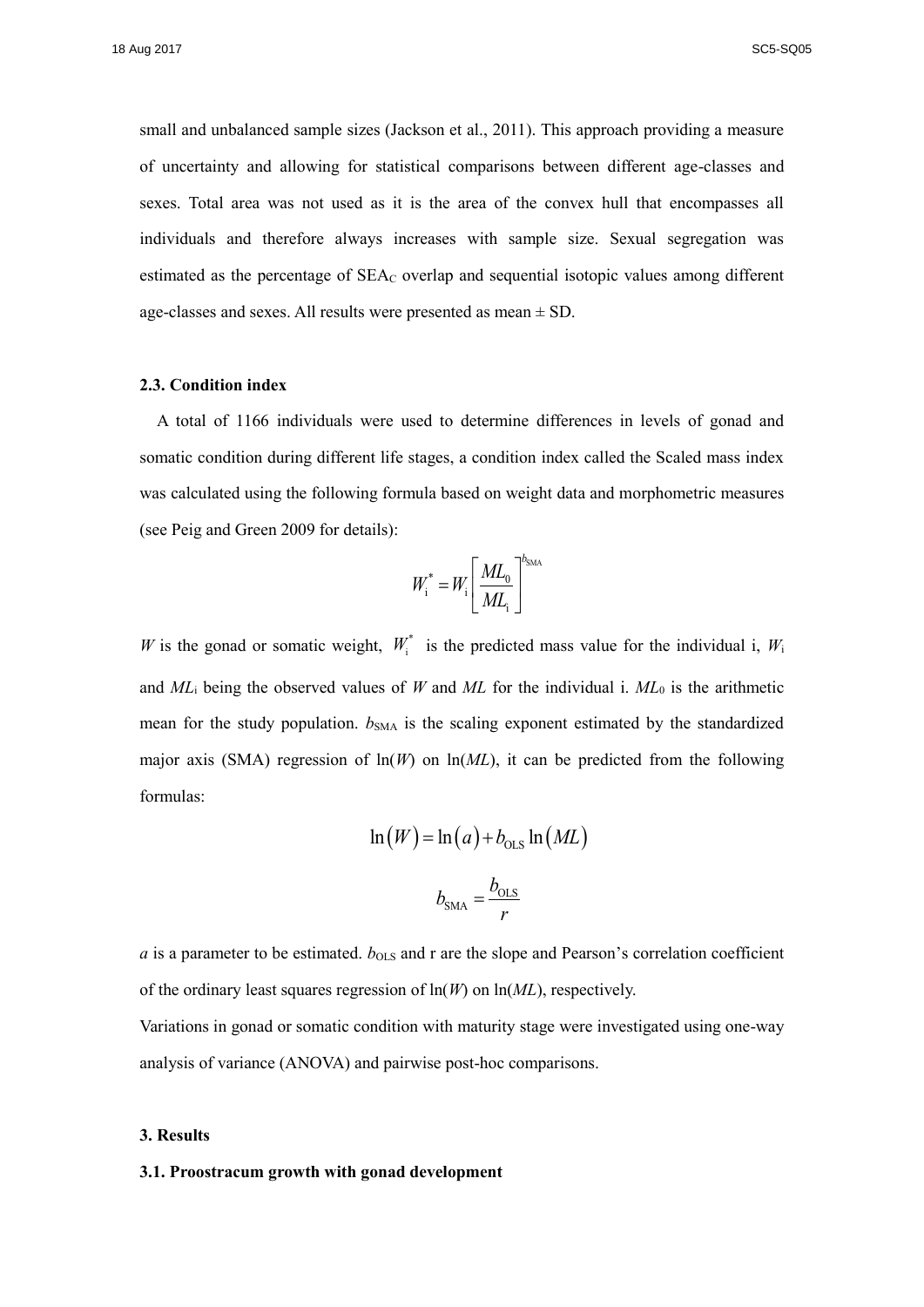·

No maturity stage II or III female was found before 20 cm PL in this study population. In contrast, males showed an early period in the development of the gonad from 17.5 to 20.0 cm PL. Across all interval sizes, consistently increasing trends were detected between levels of gonad investment and PL for both sexes (Fig. 2).



Fig. 2. Frequency distribution of females and males by proostracum length grouped into 2.5 cm intervals of *Dosidicus gigas*. Maturity stage: dark grey, stage I; grey, stage II; white, stage

III.

#### **3.2. Sexual dimorphism in feeding organs**

The PCA retained two components, having eigenvalues greater than 1 and explaining 80.68% of the variance or information contained in the original data set. Meanwhile, twelve main variables (A1-A4, CL, TL, UHL, UCL, URL, UWL, LHL and LRL) of shape variation in arm, tentacle and beak were showed in the PCA results. All these variables showed significant positive relationships with PL (Table 2). In addition, the difference in main morphometric variables between sexes was consistent over their range of PL. The results might be indicating that the size of female feeding organs was significantly greater than males.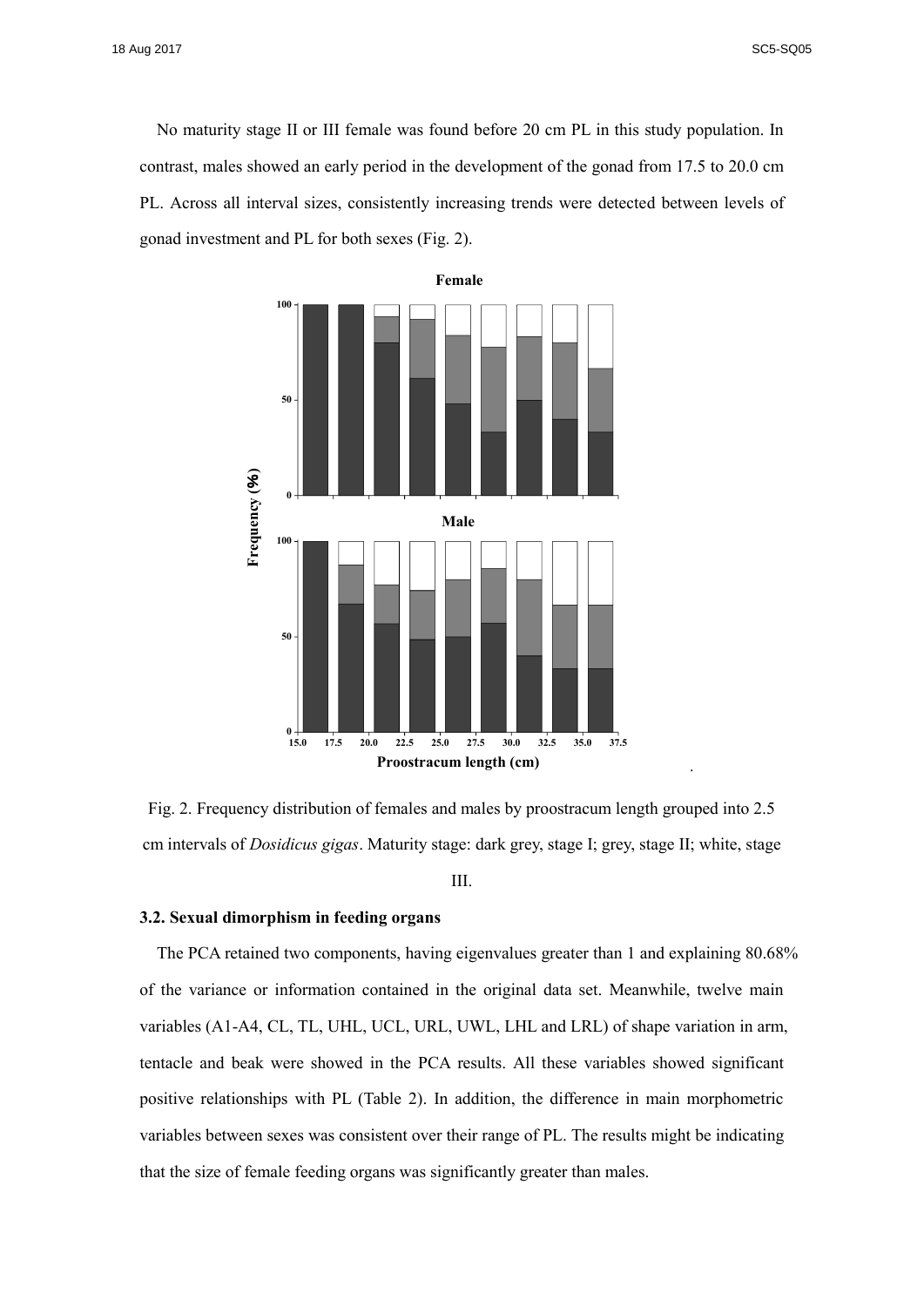Table 2. Correlations to identify the sexual dimorphism in beak shape with proostracum length. Twelve morphometric measurements included: length of each of the four arms (A1-A4) on the right-hand side of each individual, club length (CL), tentacle length (TL) and six length measures of beak: upper hood length (UHL), upper crest length (UCL), upper rostrum length (URL), upper wing length (UWL), lower hood length (LHL), and lower rostrum length (LRL). For analysis of covariance (ANCOVA), these morphometric characteristics were used as dependent variables, and gender as the categorical variable. Proostracum length was used as the covariate to control for body size differences.  $*$  and  $**$  reflect statistical significance  $p <$ 0.05 and  $p < 0.01$ , respectively.

|                | Female       |       |           | Male          |       | <b>ANCOVA</b> |                  |                  |
|----------------|--------------|-------|-----------|---------------|-------|---------------|------------------|------------------|
| ${\bf N}$      | 156          |       |           | 102           |       |               |                  |                  |
|                | $\mathbf{r}$ | slope | intercept | $\mathcal{V}$ | slope | intercept     | $\boldsymbol{F}$ | $\boldsymbol{p}$ |
| TL             | 0.76         | 1.35  | 0.78      | 0.80          | 1.45  | $-3.46$       | 14.31            | $**$             |
| CL             | 0.83         | 0.72  | $-4.22$   | 0.81          | 0.64  | $-4.05$       | 32.80            | $***$            |
| A <sub>1</sub> | 0.79         | 0.82  | $-3.87$   | 0.87          | 0.92  | $-6.93$       | 8.18             | **               |
| A2             | 0.89         | 0.91  | $-4.59$   | 0.90          | 0.96  | $-6.86$       | 18.36            | **               |
| A <sub>3</sub> | 0.89         | 0.89  | $-3.80$   | 0.89          | 0.94  | $-5.94$       | 18.29            | **               |
| A <sub>4</sub> | 0.90         | 0.80  | $-3.65$   | 0.89          | 0.76  | $-3.96$       | 29.24            | $***$            |
| <b>UHL</b>     | 0.92         | 0.97  | $-2.94$   | 0.93          | 1.00  | $-4.68$       | 18.91            | **               |
| <b>UCL</b>     | 0.91         | 1.18  | $-3.27$   | 0.91          | 1.17  | $-4.53$       | 29.88            | $***$            |
| <b>URL</b>     | 0.85         | 0.34  | $-0.78$   | 0.86          | 0.33  | $-0.99$       | 25.81            | **               |
| UWL            | 0.84         | 0.28  | $-0.48$   | 0.81          | 0.26  | $-0.50$       | 15.84            | $***$            |
| <b>LHL</b>     | 0.86         | 0.27  | $-0.13$   | 0.71          | 0.26  | $-0.09$       | 11.31            | $\ast$           |
| <b>LRL</b>     | 0.87         | 0.33  | $-0.85$   | 0.85          | 0.32  | $-0.98$       | 5.37             | $***$            |

#### **3.2. Ontogeny of isotopic values and niche segregation**

Isotopic values for all samples are presented in Fig. 3. Females and males exhibited similar  $\delta^{13}$ C values (-17.34  $\pm$  0.76 ‰ and -17.47  $\pm$  0.64 ‰, respectively, ANOVA,  $F_{1,231}$ = 2.07,  $p$  = 0.15). However, they differed in their  $\delta^{15}N$  values. Males had a much wider range in  $\delta^{15}N$ values (Fig.3B), such that most males showing lower values than females during the last age groups ( $\delta^{15}N_{\text{female}}$ : 11.82  $\pm$  1.95 ‰, range 7.53 to 16.48 ‰;  $\delta^{15}N_{\text{male}}$ : 9.95  $\pm$  2.18 ‰, range 6.19 to 15.37 ‰; ANOVA, *F*1, 231 = 47.06, *p* < 0.01).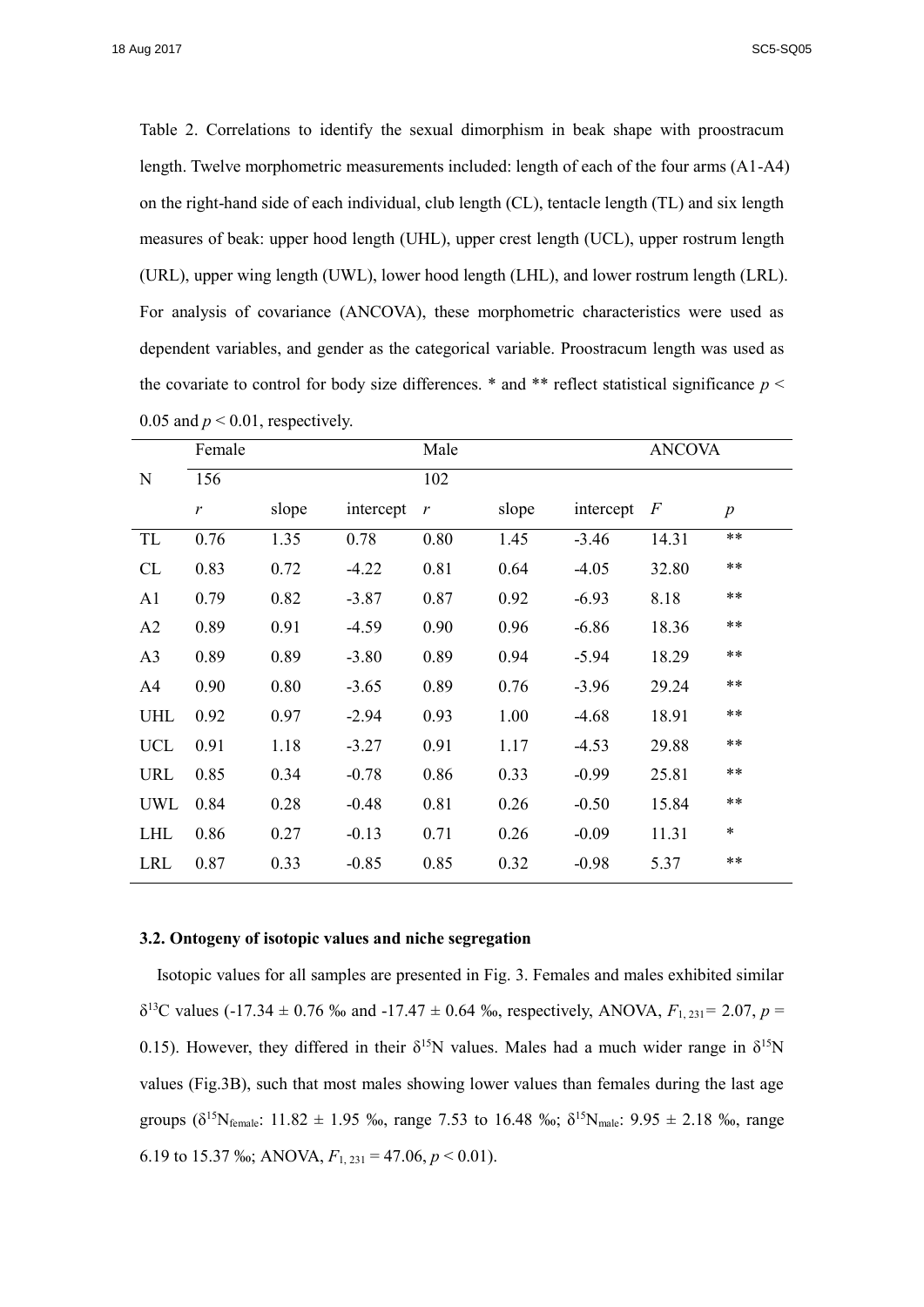Both sexes exhibited alterations in their isotopic niches (Fig.4). Furthermore, the overlap of isotopic niches between females and males exhibited a significantly decreasing trend through time/age  $(r = -0.84, p < 0.01)$ . From similar niches in embryonic and paralarval stages to a rarely overlap in core isotopic niche for females and males (Fig.4, Table4).



Fig. 3. Ontogenetic time series of  $\delta^{13}C$  and  $\delta^{15}N$  and mean (1SD) values.



Fig. 4. Isotopic niche areas (calculated with SEAC) for female (black circle) and male (white circle) *Dosidicus gigas* during different age-classes (see Table 3 for the ellipse areas and overlap area values).

#### **3.4. Energy allocation in early maturity stages**

Females and males of similar maturity stages exhibited a different body or somatic condition throughout their development. Female somatic condition did not vary greatly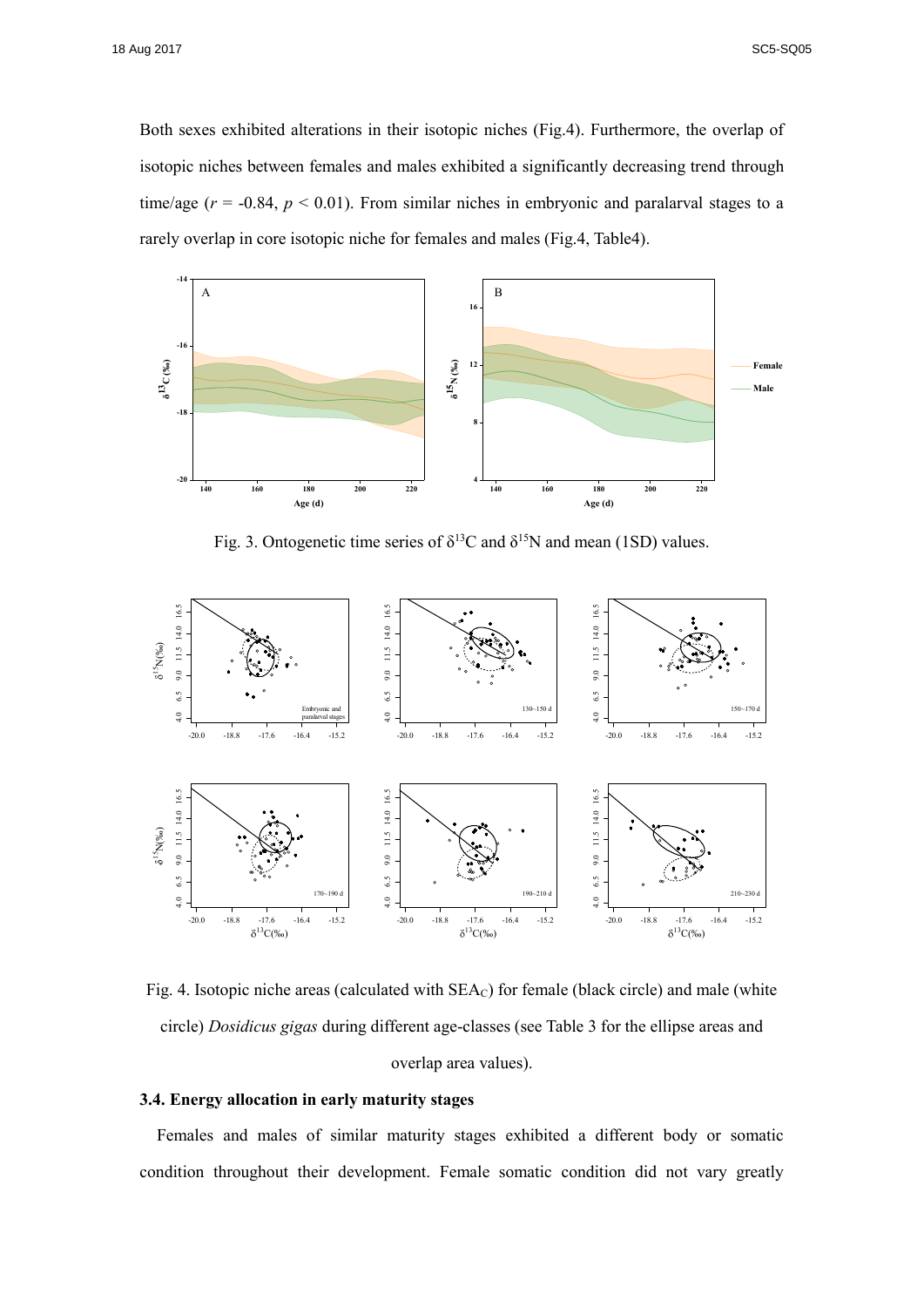between maturity stages (ANOVA,  $F_{2, 823} = 0.01$ ,  $p = 0.99$ , Fig5A). In contrast, highly significant  $(F_{2,322} = 9.74, p < 0.01, Fig5B)$  was found in male somatic condition with post hic Tukey HSD comparisons, indicating that values for maturity stage I (326.78  $\pm$  38.95) were significantly higher than those of females in stage II (307.09  $\pm$  39.72) and stage III (302.74  $\pm$ 45.30), with no significant difference between the last two stages.

Significant differences in gonad condition values were detected between maturity stages for both sexes (Fig5B and 5D). For females (ANOVA,  $F_{2, 823} = 202.61$ ,  $p < 0.01$ ), no significant difference was observed between stage I and II (Tukey HSD, *p* = 0.24). However, the gonad conditions of both stages were significantly lower than those of individuals in stage III ( $p <$ 0.01). Unlike females, males exhibited a progressive change in gonad condition through maturity stages (ANOVA,  $F_{2,322} = 99.67, p < 0.01$ )

#### **4. Discussion**

Combining arm, tentacle and beak size data and gladius stable isotope signatures, this study provides new information relating to the understanding of ontogenetic patterns and food partitioning between female and male *D. gigas* from Northern Humboldt Current Ecosystem. Due to their size dimorphism in feeding organs and different nutrient requirements, ontogeny of sexual segregation was detected: greater foraging abilities and higher  $\delta^{15}N$  values of females than males; ontogeny of isotopic niche differentiation along with sexual responses in energy allocation.

#### **4.1. Size dimorphism on sexual segregation**

For *D. gigas*, sexual size dimorphism was found in arm, tentacle and beak with the same PL, which is a part of gladius generally scales with body size. Moreover, this size divergence between sexes was progressive change over their range of PL. The results indicated that the size of female feeding organs was significantly greater than the males even when they have the same body size. As functional feeding organs, arm, tentacle and beak can be used as morphologic indicators to explain the differences in resource use (Hanlon and Messenger, 1996 P47; Franco-Santos et al., 2014). Although detailed studies on relationship between these organs and prey size are lacking, the scale of these organs are related to the degree of its pulling and bite forces (Kear, 1994; Hanlon and Messenger, 1996 P47). According to the optimal foraging theory, predators should maximize their energy gain while simultaneously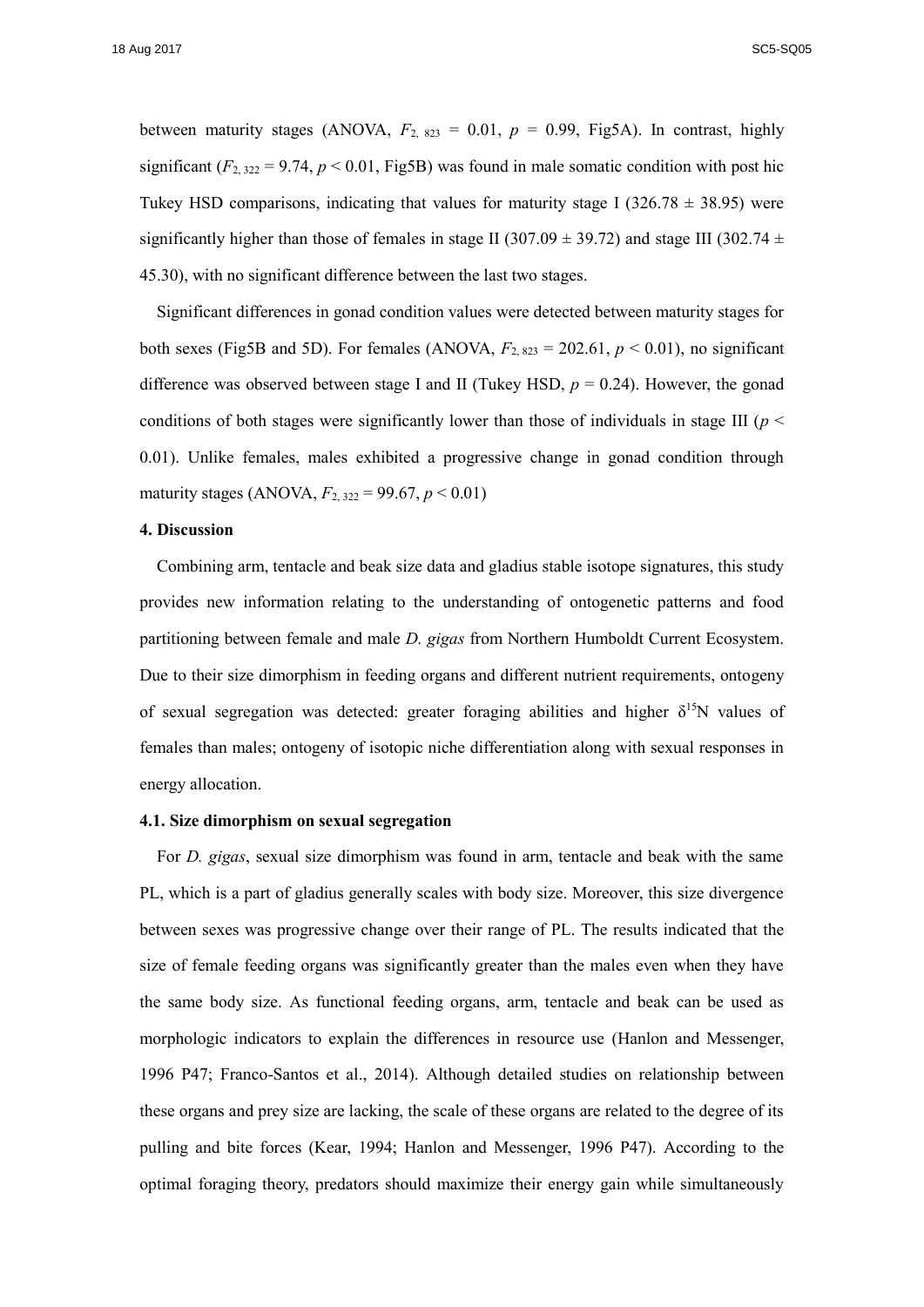minimizing costs (Stephens and Krebs, 1986). It appears that the stronger foraging ability of female *D. gigas* allows them to capture larger prey items than the males during early life-stages, and potentially they have different resource use. This conclusion contrasts to some extent with stomach contents of *D. gigas* collected from Northern Humboldt Current (Alegre et al., 2014, Rosas-Luis and Chompoy-Salazar, 2016), which suggested that female and male *D. gigas* have similar diets instead of having the size of preys considered. Cephalopod has its special feeding behavior, any food must pass through the esophagus, which located in the middle of the brain. Different sizes of prey were sliced into small pieces by beak while the radula further shred them, which are used for identification in stomach content analysis (Hanlon and Messenger, 1996). This mechanism, therefore, causes the potential bias in estimation of the stomach contents (Rodhouse and Nigmatullin, 1996), and hardly reflect the size of prey, especially the coexisting females and males forage for a wide variety of prey types (Lorrain et al., 2011; Alegre et al., 2014).

SIA has proved to be an alternative approach to explore differences in foraging between sexes (Bearhop et al., 2006; Nifong et al., 2015; Kernaléguen et al., 2016). Moreover, sequential isotopic signatures along *D. gigas* gladius provide higher resolution in dietary and migration than muscle (Ruiz-Cooley et al., 2013; Li et al., 2017), the latter may take several weeks for integration (Lorrain et al., 2011). In this study, the  $\delta^{13}C$  and  $\delta^{15}N$  values showed variable isotopic shifts along the proostracum for both sexes (Fig. 3). Even if there was no difference in  $\delta^{13}$ C values between female and male *D. gigas*, the large range of  $\delta^{13}$ C values exhibited by females (3.89 ‰) and males (3.44 ‰), still revealed its complex foraging and migratory behavior. The gradients in  $\delta^{13}C$  values in the Northern Humboldt Current Ecosystem have been well recognized (Argüelles et al., 2012; Ruiz-Cooley et al., 2012). Therefore, the δ <sup>13</sup>C values can be considered as an indicator of *D. gigas* foraging area, namely the females and males had similar migration pattern in the period studied, may be due to its collective behavior. In contrast to  $\delta^{13}C$  values, a significant higher  $\delta^{15}N$  values was revealed in females than those of males. Since both sexes had similar migration pattern, the differences in habitat use are probably the major determinant of sex-specific  $\delta^{15}N$  values. These results indicating that the females feeding at a higher trophic level than males. Besides, the mean difference of  $\delta^{15}N$  values is 1.82 ‰, less than 1 trophic level (2.75‰, Caut et al., 2009),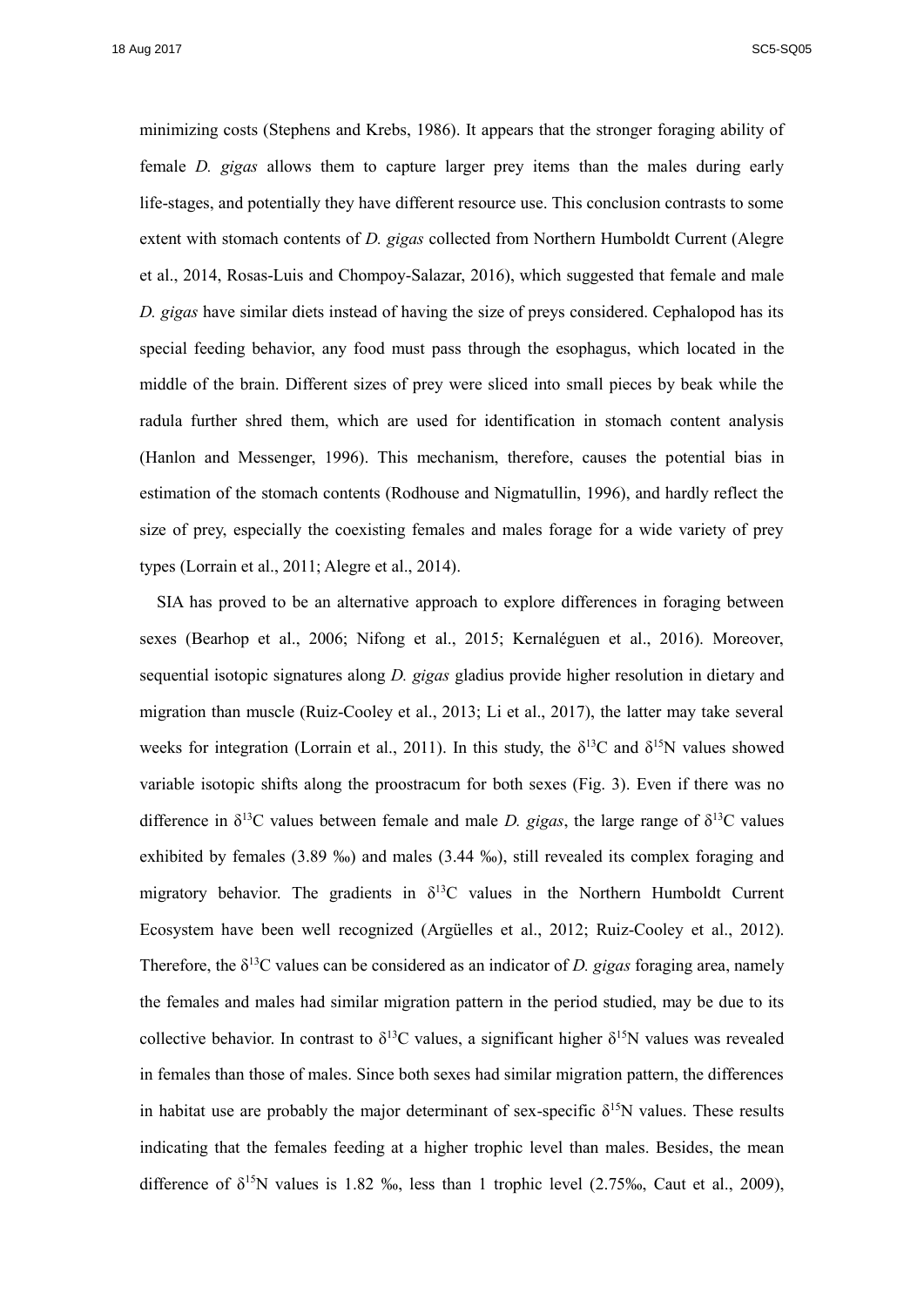18 Aug 2017 SC5-SQ05

suggesting that the variation comes from differences in the relative amounts of different prey items ingested, and both sexes have the similar diet types. This conclusion confirmed our hypothesis that female *D. gigas* can capture larger prey items than males.

#### **4.2. Ontogeny of trophic niche segregation**

Comparison of the isotopic niches of females and males exhibited ontogeny of niche partitioning, from similar isotopic niche to a rarely overlap (Fig. 4, Table 3). As a voracious predator, resource competition between female and male *D. gigas* may progressively intense during its rapid growth. In general, predators can alleviate intraspecific competition by food partitioning (Dayan and Simberloff, 2005). Therefore, sexual niche segregation found in the changing patterns in our study presumably reflecting the greater partitioning of resources when *D. gigas* have larger body size, suggesting that females and males can coexist through foraging more extensive area or prey types. This pattern would be likely to reduce the sexual resource competition and maintain their functional roles in community, which has been widely observed in marine organisms (Bearhop et al., 2006; Kernaléguen et al., 2016). Ontogeny of isotopic niche differentiation confirmed the presence of food partitioning results from sexual size dimorphism in this study. However, this factor does not fully explain the considerable overlaps as shown in Fig. 4, even if there is size divergence in feeding organs between sexes.

Table 3. Sex-specific isotopic niches. Sexual segregation was estimated as the percentage of

| Age class $(d)$                 | $SEA_C$ (% $^{2}$ ) |      | Overlap size $(\%^2)$ | $SEA_C$ Overlap $(\% )$ |       |  |
|---------------------------------|---------------------|------|-----------------------|-------------------------|-------|--|
|                                 | Female              | Male |                       | Female                  | Male  |  |
| Embryonic and paralarval stages | 3.22                | 3.54 | 2.60                  | 80.55                   | 73.36 |  |
| 130-150                         | 3.55                | 4.17 | 1.49                  | 41.91                   | 35.70 |  |
| 150-170                         | 3.74                | 3.78 | 1.82                  | 48.69                   | 48.26 |  |
| 170-190                         | 3.06                | 3.26 | 1.07                  | 35.08                   | 32.97 |  |
| 190-210                         | 4.12                | 3.46 | 1.16                  | 28.06                   | 33.47 |  |
| 210-230                         | 4.43                | 2.54 | 0.01                  | 0.28                    | 0.49  |  |

SEA<sub>c</sub> overlap.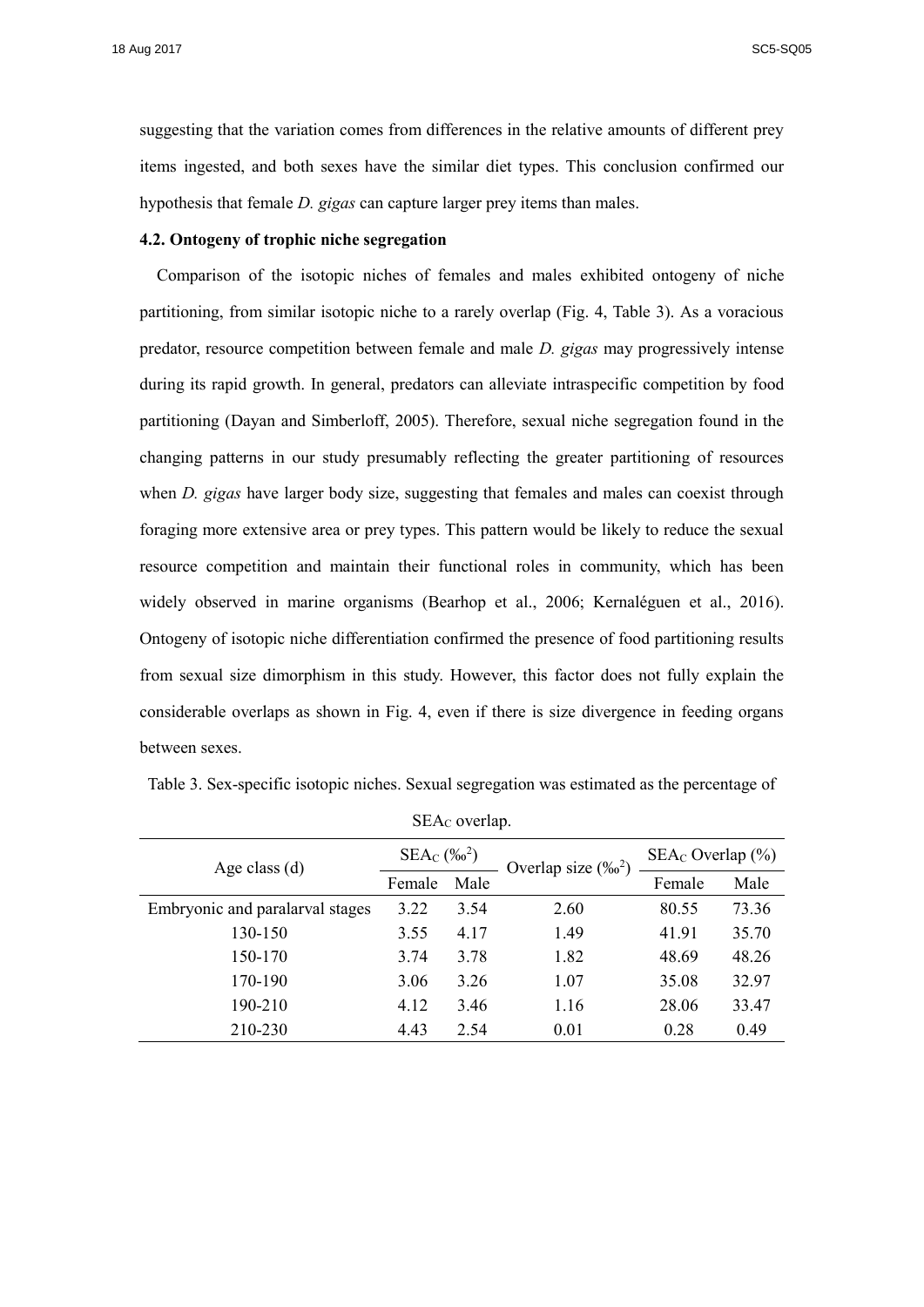

Fig. 5. Ontogenetic trends in somatic or gonad condition estimated by the condition index method called the Scaled mass index (Peig and Green 2009). There was no significant differences in female somatic conditions between maturity stages. Where appropriate, alphabetic characters (a, b, c) below each plot summarize pairwise post-hoc comparisons among maturity stages (maturity stages not sharing letters were statistically different). Values exceeding 1.5 times the interquartile range of boxplots are marked with black dots.

Except size dimorphism, nutrient requirement is another main factor results in sexual separation (Kernaléguen et al., 2016). Indeed, differences in nutrient requirements always been found in female and male cephalopod (Steer and Jackson, 2004; Pecl and Moltschaniwskyj, 2006; Lin et al., 2015), they proposed that these alterations reflect the divergent energetic needs for growth and reproduction in different life-stages. Meanwhile, this pattern may result in a step-change isotopic niche partitioning, since the isotopic variability along the proostracum would reflect the shifts in *D. gigas* foraging patterns during different maturity stages. In this study, both sexes showed an ascent in gonad investment with maturity stages. Though males require relatively fewer energy for reproduction compared with females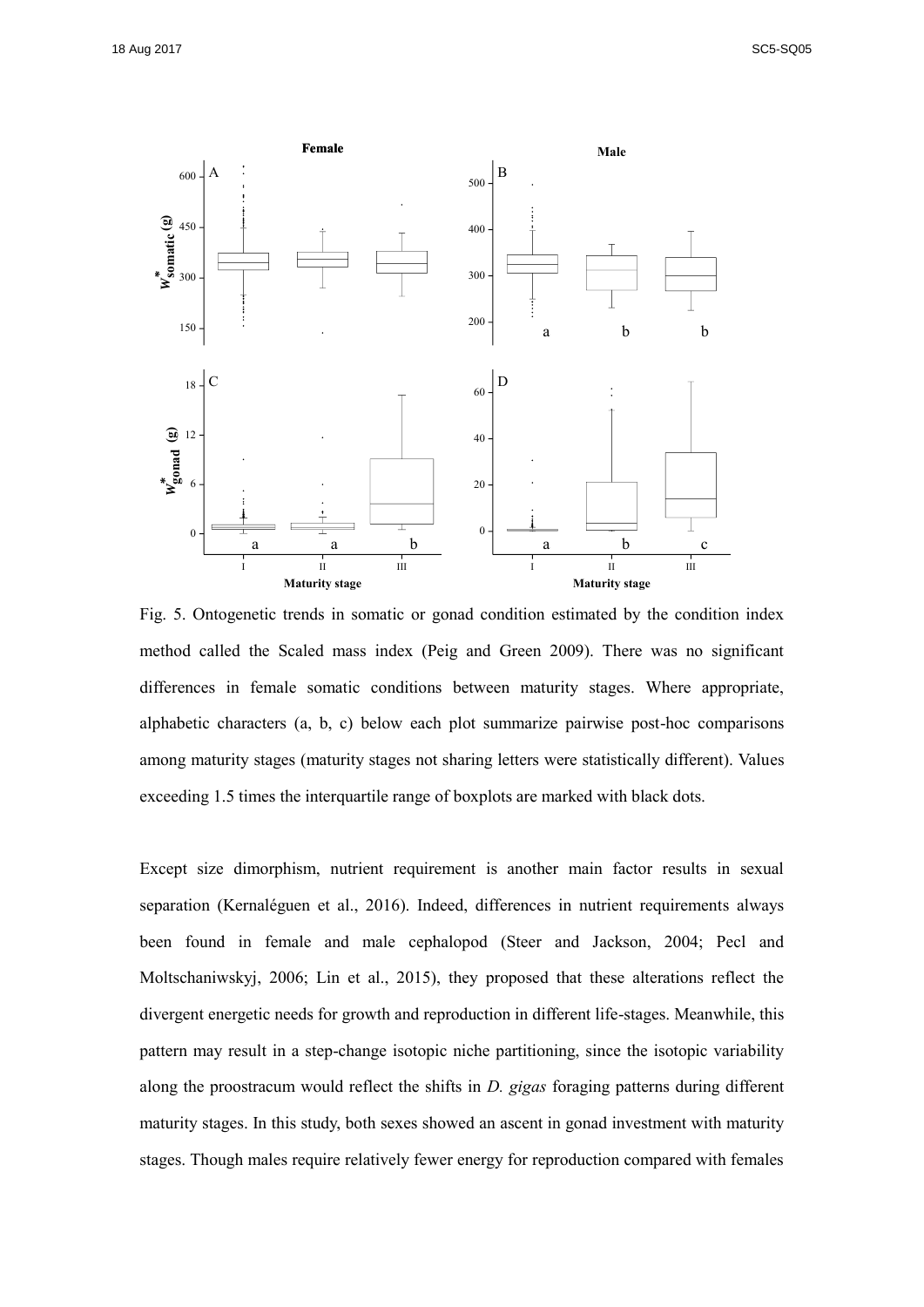(Stearns, 1992), a negative correlation between gonad and somatic conditions was observed (Fig. 5). This suggests males, which increase energetic allocation towards gonad development, subsequently decrease somatic condition. In contrast, females can supply energetic requirements for somatic growth while simultaneously allocate more energy for gonad development. This possibly due to their food partitioning and energy allocation, males may forage more times to suit their lower food availability (i.e. smaller size of prey), which may also increase the energy consumption.

#### **References**

- Alegre, A., Ménard, F., Tafur, R., Espinoza, P., Argüelles, J., Maehara, V., Flores, O., Simier, M., and Bertrand, A. 2014. Comprehensive model of jumbo squid *Dosidicus gigas* trophic ecology in the Northern Humboldt Current System. PloS One 9 (1), e85919.
- Anderson, C.I., and Rodhouse, P.G. 2001. Life cycles, oceanography and variability: ommastrephid squid in variable oceanographic environments. Fish. Res. 54(1): 133-143.
- Argüelles, J., Lorrain, A., Cherel, Y., Graco, M., Tafur, R., Alegre, A., Espinoza, P., Taipe, A., Ayón, P., and Bertrand, A. 2012. Tracking habitat and resource use for the jumbo squid *Dosidicus gigas*: a stable isotope analysis in the Northern Humboldt Current System. Mar. Biol. 159(9): 2105-2116.
- Arkhipkin, A.I., Argüelles, J., Shcherbich, Z., and Yamashiro, C. 2014. Ambient temperature influences adult size and life span in jumbo squid (*Dosidicus gigas*). Can. J. Fish. Aquat. Sci. 72(3): 400-409.
- Arkhipkin, A.I., and Middleton, D.A. 2002. Sexual segregation in ontogenetic migrations by the squid *Loligo gahi* around the Falkland Islands. Bulletin of Marine Science. 71(1): 109-127.
- Bazzino, G., Gilly, W.F., Markaida, U., Salinas-Zavala, C.A., and Ramos-Castillejos, J. 2010. Horizontal movements, vertical-habitat utilization and diet of the jumbo squid (*Dosidicus gigas*) in the Pacific Ocean off Baja California Sur, Mexico. Progress in Oceanography. 86(1): 59-71.
- Bearhop, S., Phillips, R.A., McGill, R., Cherel, Y., Dawson, D.A., and Croxall, J.P. 2006. Stable isotopes indicate sex-specific and long-term individual foraging specialisation in diving seabirds. Marine Ecology Progress Series. 311: 157-164.
- Carlisle, A.B., Goldman, K.J., Litvin, S.Y., Madigan, D.J., Bigman, J.S., Swithenbank, A.M., Kline, T.C., and Block, B.A. 2015. Stable isotope analysis of vertebrae reveals ontogenetic changes in habitat in an endothermic pelagic shark. Proceedings of the Royal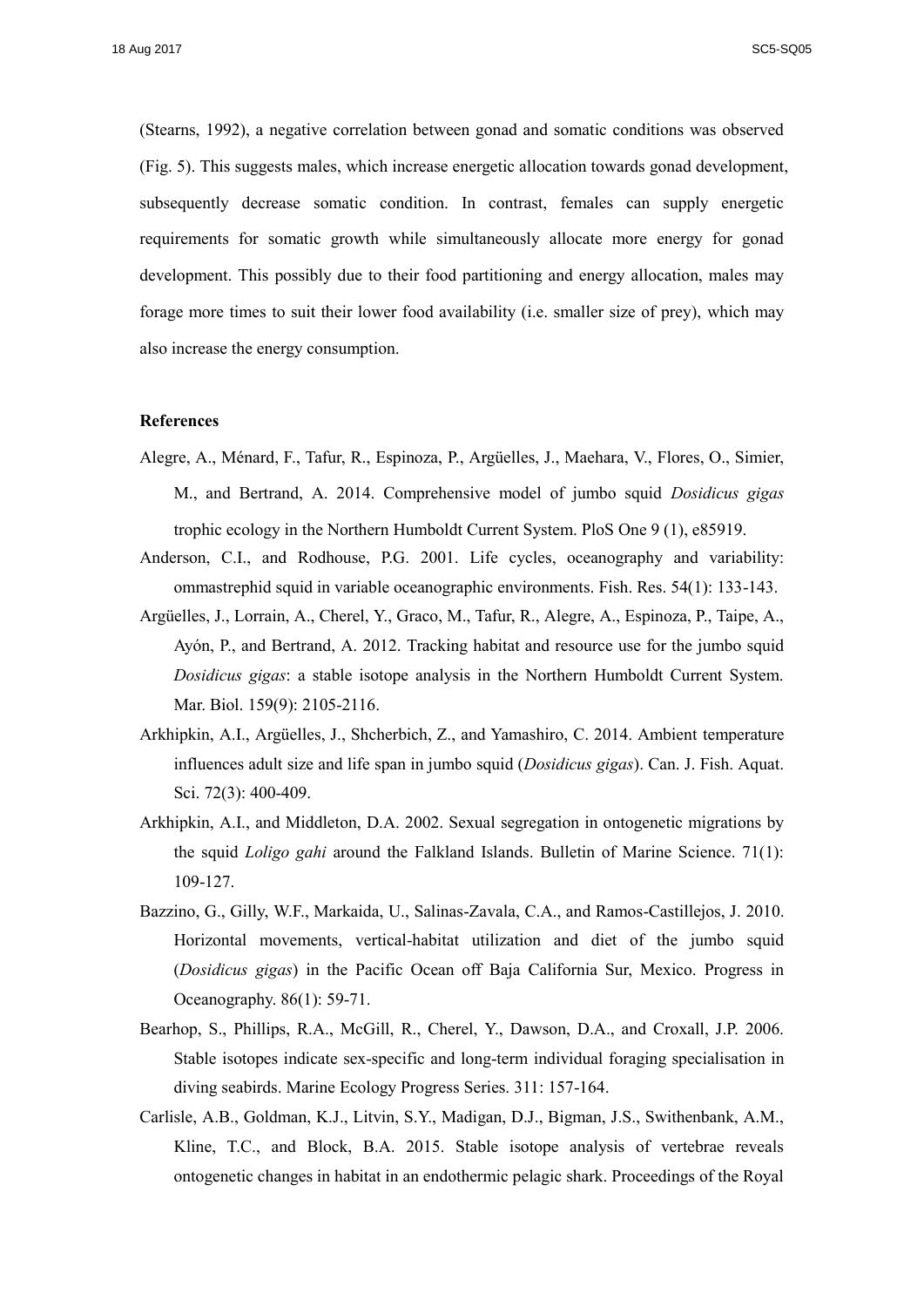Society of London B: Biological Sciences. 282(1799): 20141446.

- Caut, S., Angulo, E., and Courchamp, F. 2009. Variation in discrimination factors ( $\Delta^{15}$ N and  $\Delta^{13}$ C): the effect of diet isotopic values and applications for diet reconstruction. Journal of Applied Ecology. 46(2): 443-453.
- Clarke, M.R. 1996. The role of cephalopods in the world's oceans: an introduction. Philosophical Transactions: Biological Sciences. 351(1343): 979-983.
- Dayan, T., and Simberloff, D. 2005. Ecological and community-wide character displacement: the next generation. Ecology Letters. 8(8): 875-894.
- Field, J.C., Baltz, K., Phillips, A.J., Walker, W.A., 2007. Range expansion and trophic interactions of the jumbo squid, *Dosidicus gigas*, in the California Current. Cal. Coop. Ocean. Fish. 48, 131-146.
- Franco-Santos, R., and Vidal, E. 2014. Beak development of early squid paralarvae (Cephalopoda: Teuthoidea) may reflect an adaptation to a specialized feeding mode. Hydrobiologia. 725(1): 85-103.
- Griffiths, S.W., Orpwood, J.E., Ojanguren, A.F., Armstrong, J.D., and Magurran, A.E. 2014. Sexual segregation in monomorphic minnows. Animal Behaviour. 88: 7-12.
- Hanlon, R.T., and Messenger, J.B. 1996. Cephalopod behaviour. Cambridge University Press.
- Hunsicker, M.E., Essington, T.E., Watson, R., and Sumaila, U.R. 2010. The contribution of cephalopods to global marine fisheries: can we have our squid and eat them too? Fish and Fisheries. 11(4): 421-438.
- Ibáñez, C.M., and Cubillos, L.A. 2007. Seasonal variation in the length structure and reproductive condition of the jumbo squid *Dosidicus gigas* (d'Orbigny, 1835) off central-south Chile. Scientia Marina. 71(1): 123-128.
- Jackson, A.L., Inger, R., Parnell, A.C., and Bearhop, S. 2011. Comparing isotopic niche widths among and within communities: SIBER–Stable Isotope Bayesian Ellipses in R. Journal of Animal Ecology. 80(3): 595-602.
- Kato, Y., Sakai, M., Nishikawa, H., Igarashi, H., Ishikawa, Y., Vijai, D., Sakurai, Y., Wakabayshi, T., and Awaji, T. 2016. Stable isotope analysis of the gladius to investigate migration and trophic patterns of the neon flying squid (Ommastrephes bartramii). Fish. Res. 173: 169-174.
- Kear, A.J. 1994. Morphology and function of the mandibular muscles in some coleoid cephalopods. Journal of the Marine Biological Association of the United Kingdom. 74(04): 801-822.
- Kernaléguen, L., Arnould, J., Guinet, C., Cazelles, B., Richard, P., and Cherel, Y. 2016. Early-life sexual segregation: ontogeny of isotopic niche differentiation in the Antarctic fur seal. Scientific Reports. 6: 33211.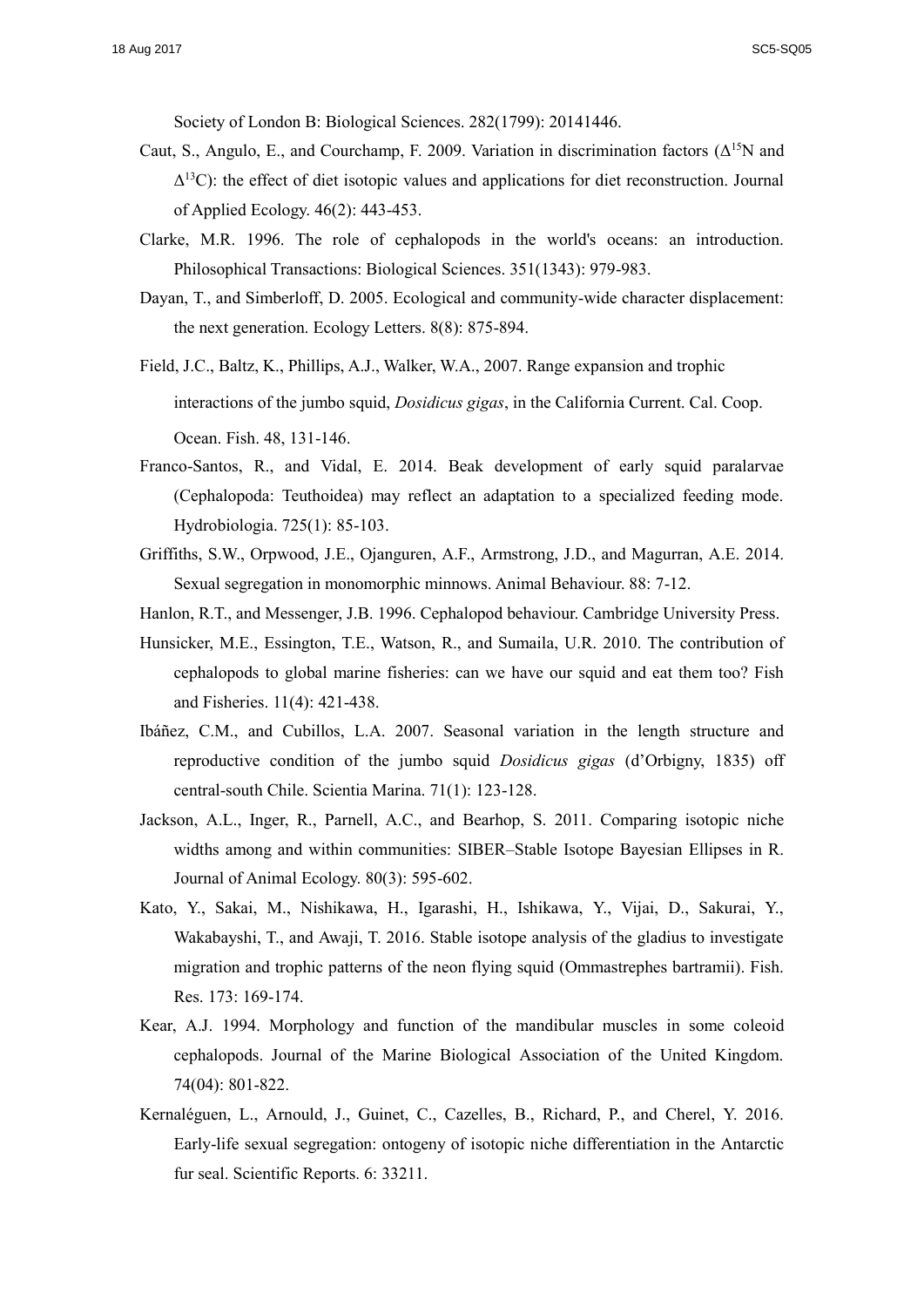- Kock, A., O'Riain, M.J., Mauff, K., Meÿer, M., Kotze, D., and Griffiths, C. 2013. Residency, habitat use and sexual segregation of white sharks, *Carcharodon carcharias* in False Bay, South Africa. PloS one. 8(1): e55048.
- Li, Y., Gong, Y., Zhang, Y., and Chen, X. 2017. Inter-annual variability in trophic patterns of jumbo squid (*Dosidicus gigas*) off the exclusive economic zone of Peru, implications from stable isotope values in gladius. Fish. Res. 187: 22-30.
- Lin, D., Chen, X., Chen, Y., and Fang, Z. 2015. Sex specific reproductive investment of summer spawners of *Illex argentinus* in the southwest Atlantic. Invertebrate Biology. 134(3): 203-213.
- Lipiński, M., and Underhill, L. 1995. Sexual maturation in squid: quantum or continuum? South African Journal of Marine Science. 15(1): 207-223.
- Lorrain, A., Arguelles, J., Alegre, A., Bertrand, A., Munaron, J.M., Richard, P., and Cherel, Y. 2011. Sequential isotopic signature along gladius highlights contrasted individual foraging strategies of jumbo squid (*Dosidicus gigas*). PloS one. 6(7): e22194.
- Ménard, F., Potier, M., Jaquemet, S., Romanov, E., Sabatié, R., and Cherel, Y. 2013. Pelagic cephalopods in the western Indian Ocean: New information from diets of top predators. Deep Sea Research Part II: Topical Studies in Oceanography. 95: 83-92.
- Moltschaniwskyj, N. 1995. Changes in shape associated with growth in the *loliginid* squid *Photololigo* sp.: a morphometric approach. Can. J. Zool. 73(7): 1335-1343.
- Moltschaniwskyj, N., and Carter, C. 2012. The adaptive response of protein turnover to the energetic demands of reproduction in a cephalopod. Physiological and Biochemical Zoology. 86(1): 119-126.
- Nevárez-Martínez, M.O., Hernández-Herrera, A.n., Morales-Bojórquez, E., Balmori-Ramírez, A., Cisneros-Mata, M.A., and Morales-Azpeitia, R. 2000. Biomass and distribution of the jumbo squid (*Dosidicus gigas*; d'Orbigny, 1835) in the Gulf of California, Mexico. Fisheries Research. 49(2): 129-140.
- Nifong, J.C., Layman, C.A., and Silliman, B.R. 2015. Size, sex and individual-level behaviour drive intrapopulation variation in cross-ecosystem foraging of a top-predator. Journal of Animal Ecology. 84(1): 35-48.
- Pecl, G.T., and Moltschaniwskyj, N.A. 2006. Life history of a short-lived squid (Sepioteuthis australis): resource allocation as a function of size, growth, maturation, and hatching season. ICES Journal of Marine Science. 63(6): 995-1004.
- Peig, J., and Green, A.J. 2009. New perspectives for estimating body condition from mass/length data: the scaled mass index as an alternative method. Oikos 118(12): 1883-1891.
- R Core Team. 2017. R: A language and environment for statistical computing. R Foundation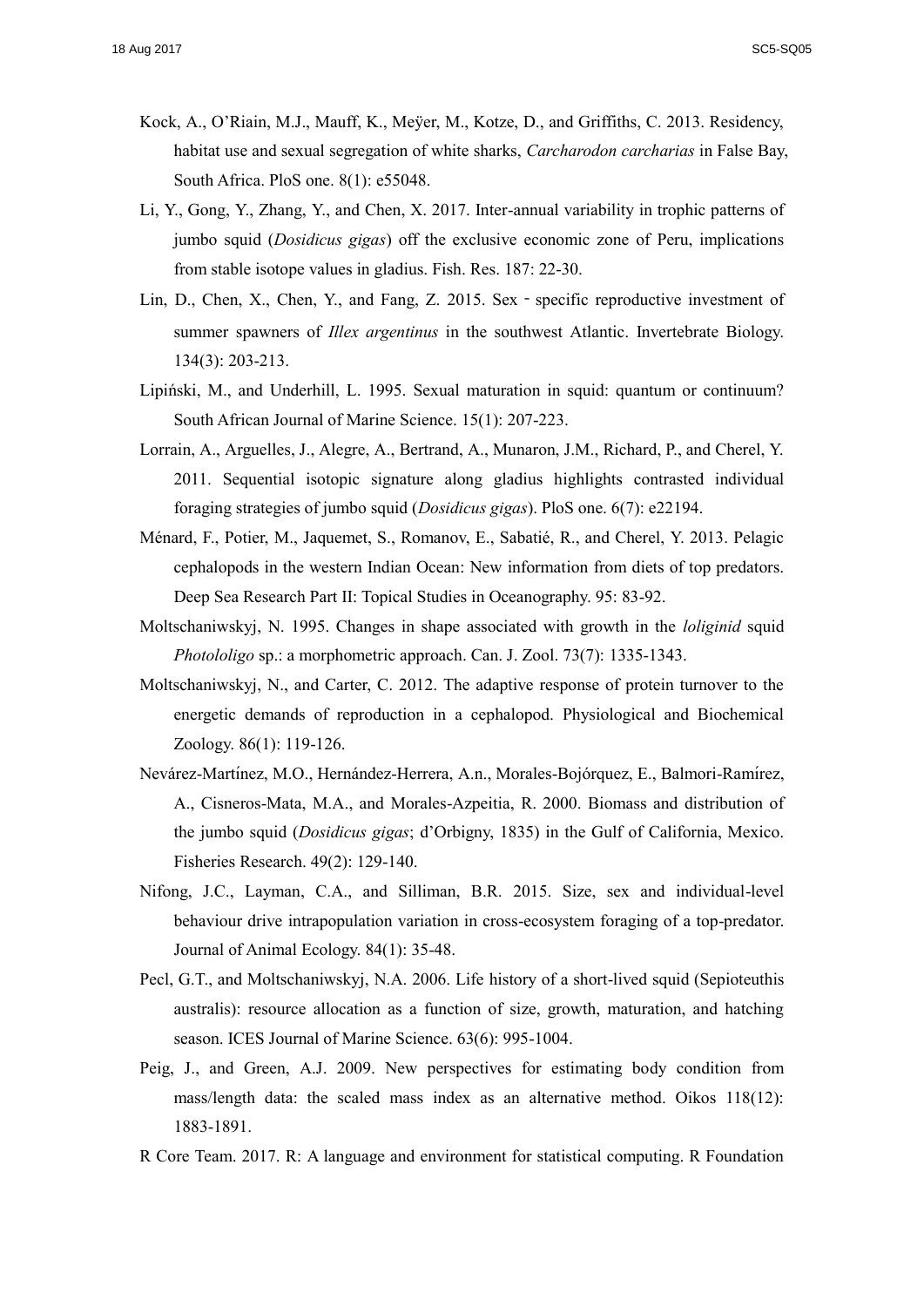for Statistical Computing, Vienna, Austria.

- Rocha, F., and Vega, M.A. 2003. Overview of cephalopod fisheries in Chilean waters. Fisheries Research 60(1): 151-159.
- Rodhouse, P., and Nigmatullin, C.M. 1996. Role as consumers. Philosophical Transactions of the Royal Society of London B: Biological Sciences 351(1343): 1003-1022.
- Rosas-Luis, R., and Chompoy-Salazar, L. 2016. Description of food sources used by jumbo squid *Dosidicus gigas* (D'Orbigny, 1835) in Ecuadorian waters during 2014. Fisheries Research 173: 139-144.
- Ruiz-Cooley, R., and Gerrodette, T. 2012. Tracking large-scale latitudinal patterns of  $\delta^{13}C$  and  $\delta^{15}$ N along the E Pacific using epi-mesopelagic squid as indicators. Ecosphere 3(7): 1-17.
- Ruiz-Cooley, R.I., Ballance, L.T., and McCarthy, M.D. 2013. Range expansion of the jumbo squid in the NE Pacific: delta15N decrypts multiple origins, migration and habitat use. PloS one 8(3): e59651.
- Saporiti, F., Bearhop, S., Vales, D.G., Silva, L., Zenteno, L., Tavares, M., Crespo, E.A., and Cardona, L. 2016. Resource partitioning among air-breathing marine predators: are body size and mouth diameter the major determinants? Marine Ecology 37(5): 957-969.
- Steer, B.M., and Jackson, G. 2004. Temporal shifts in the allocation of energy in the arrow squid, *Nototodarus gouldi*: sex-specific responses. Marine Biology 144(6): 1141-1149.
- Stephens, D.W., and Krebs, J.R. 1986. Foraging theory. Princeton University Press.
- Tafur, R., Keyl, F., and Argueelles, J. 2010. Reproductive biology of jumbo squid *Dosidicus gigas* in relation to environmental variability of the northern Humboldt Current System. Marine Ecology Progress Series 400: 127-141.
- Taipe, A., Yamashiro, C., Mariategui, L., Rojas, P., and Roque, C. 2001. Distribution and concentrations of jumbo flying squid (*Dosidicus gigas*) off the Peruvian coast between 1991 and 1999. Fisheries Research 54(1): 21-32.
- Wearmouth, V.J., and Sims, D.W. 2008. Sexual segregation in marine fish, reptiles, birds and mammals: behaviour patterns, mechanisms and conservation implications. Advances in marine biology 54: 107-170.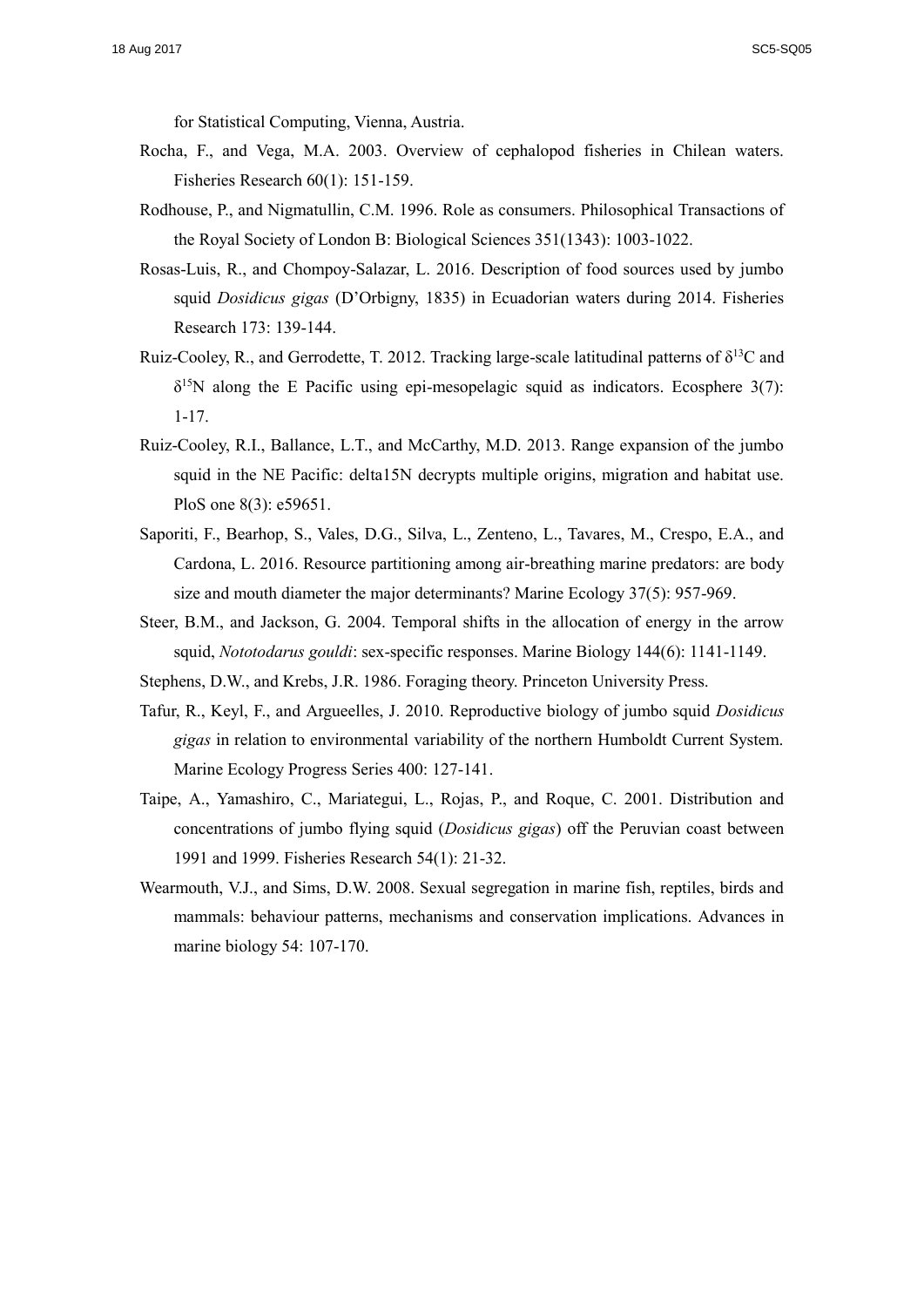### **Appendix**

Table S1. Characteristics and isotopic values of *Dosidicus gigas* sampled for stable isotope analysis. F: females; M: males.

| Serial         | Sampling       | Sampling   | Body    | Mantle      | Sex          | $\delta^{13}C$ |      |          |          |       | $\delta^{15}N$ |         |         |  |
|----------------|----------------|------------|---------|-------------|--------------|----------------|------|----------|----------|-------|----------------|---------|---------|--|
| Number         | location       | date       | mass(g) | length (cm) |              |                | SD   | Maximum  | Minimum  | Mean  | <b>SD</b>      | Maximum | Minimum |  |
| $\mathbf{1}$   | 81°21′W11°27′S | 2013/08/25 | 987     | 33.4        | $\mathbf{F}$ | $-16.96$       | 0.67 | $-15.72$ | $-17.73$ | 9.30  | 0.84           | 10.50   | 8.16    |  |
| $\overline{2}$ | 81°45'W10°54'S | 2013/08/18 | 496     | 26.6        | $\mathbf F$  | $-17.65$       | 0.11 | $-17.51$ | $-17.81$ | 10.17 | 0.10           | 10.32   | 10.00   |  |
| 3              | 81°45'W12°00'S | 2013/08/09 | 843     | 30.8        | $\mathbf{F}$ | $-17.37$       | 0.36 | $-16.74$ | $-18.20$ | 12.16 | 1.01           | 13.67   | 10.60   |  |
| 4              | 81°11′W12°46′S | 2013/09/19 | 467     | 26.6        | $\mathbf F$  | $-18.12$       | 0.46 | $-17.36$ | $-18.54$ | 12.19 | 0.46           | 13.06   | 11.81   |  |
| 5              | 81°49'W11°31'S | 2013/09/15 | 1090    | 33.8        | $\mathbf F$  | $-17.38$       | 0.23 | $-17.08$ | $-17.79$ | 11.32 | 0.85           | 12.74   | 10.38   |  |
| 6              | 81°49'W11°31'S | 2013/09/15 | 1229    | 35.4        | $\mathbf{F}$ | $-17.03$       | 0.68 | $-16.17$ | $-18.23$ | 10.44 | 1.78           | 13.00   | 8.13    |  |
|                | 81°45'W10°54'S | 2013/08/18 | 587     | 28.0        | $\mathbf{F}$ | $-16.64$       | 0.86 | $-15.82$ | $-17.85$ | 11.06 | 1.27           | 12.22   | 8.65    |  |
| 8              | 82°53'W12°23'S | 2014/08/21 | 661     | 28.1        | F            | $-17.22$       | 0.44 | $-16.21$ | $-17.76$ | 10.43 | 2.15           | 13.49   | 7.53    |  |
| 9              | 79°42'W15°42'S | 2014/06/12 | 910     | 31.3        | F            | $-18.23$       | 1.08 | $-17.00$ | $-19.61$ | 13.36 | 0.56           | 14.06   | 12.31   |  |
| 10             | 80°00'W15°03'S | 2014/06/08 | 743     | 29.0        | $\mathbf F$  | $-17.23$       | 0.51 | $-16.32$ | $-18.05$ | 13.96 | 1.37           | 15.55   | 11.53   |  |
| 11             | 80°43′W15°10′S | 2014/06/16 | 855     | 31.5        | $\mathbf{F}$ | $-17.17$       | 0.92 | $-16.05$ | $-18.64$ | 12.45 | 0.80           | 14.23   | 11.67   |  |
| 12             | 80°27'W15°24'S | 2014/06/24 | 678     | 29.6        | $\mathbf{F}$ | $-16.96$       | 0.57 | $-15.98$ | $-17.95$ | 14.65 | 1.54           | 16.84   | 12.54   |  |
| 13             | 81°00'W13°25'S | 2013/09/03 | 483     | 26.0        | M            | $-17.72$       | 0.65 | $-16.83$ | $-18.49$ | 10.89 | 0.58           | 11.69   | 10.18   |  |
| 14             | 81°00'W13°25'S | 2013/09/03 | 410     | 24.9        | M            | $-18.24$       | 0.26 | $-17.93$ | $-18.61$ | 10.09 | 0.51           | 10.86   | 9.51    |  |
| 15             | 81°01′W13°17′S | 2013/08/30 | 441     | 25.4        | M            | $-17.66$       | 0.16 | $-17.49$ | $-17.93$ | 11.69 | 1.03           | 13.39   | 10.65   |  |
| 16             | 82°17′W13°53′S | 2014/08/18 | 768     | 26.7        | M            | $-17.90$       | 0.43 | $-17.17$ | $-18.43$ | 9.91  | 1.67           | 12.28   | 7.94    |  |
| 17             | 82°17′W13°53′S | 2014/08/18 | 864     | 30.2        | M            | $-16.96$       | 0.29 | $-16.47$ | $-17.51$ | 10.23 | 1.44           | 11.97   | 7.74    |  |
| 18             | 82°17′W13°53′S | 2014/08/18 | 643     | 27.9        | M            | $-17.40$       | 0.45 | $-16.81$ | $-18.15$ | 10.09 | 2.59           | 13.37   | 7.46    |  |
| 19             | 82°53′W12°23′S | 2014/08/21 | 925     | 28.6        | M            | $-17.89$       | 0.58 | $-17.13$ | $-19.00$ | 9.21  | 2.27           | 12.74   | 6.46    |  |